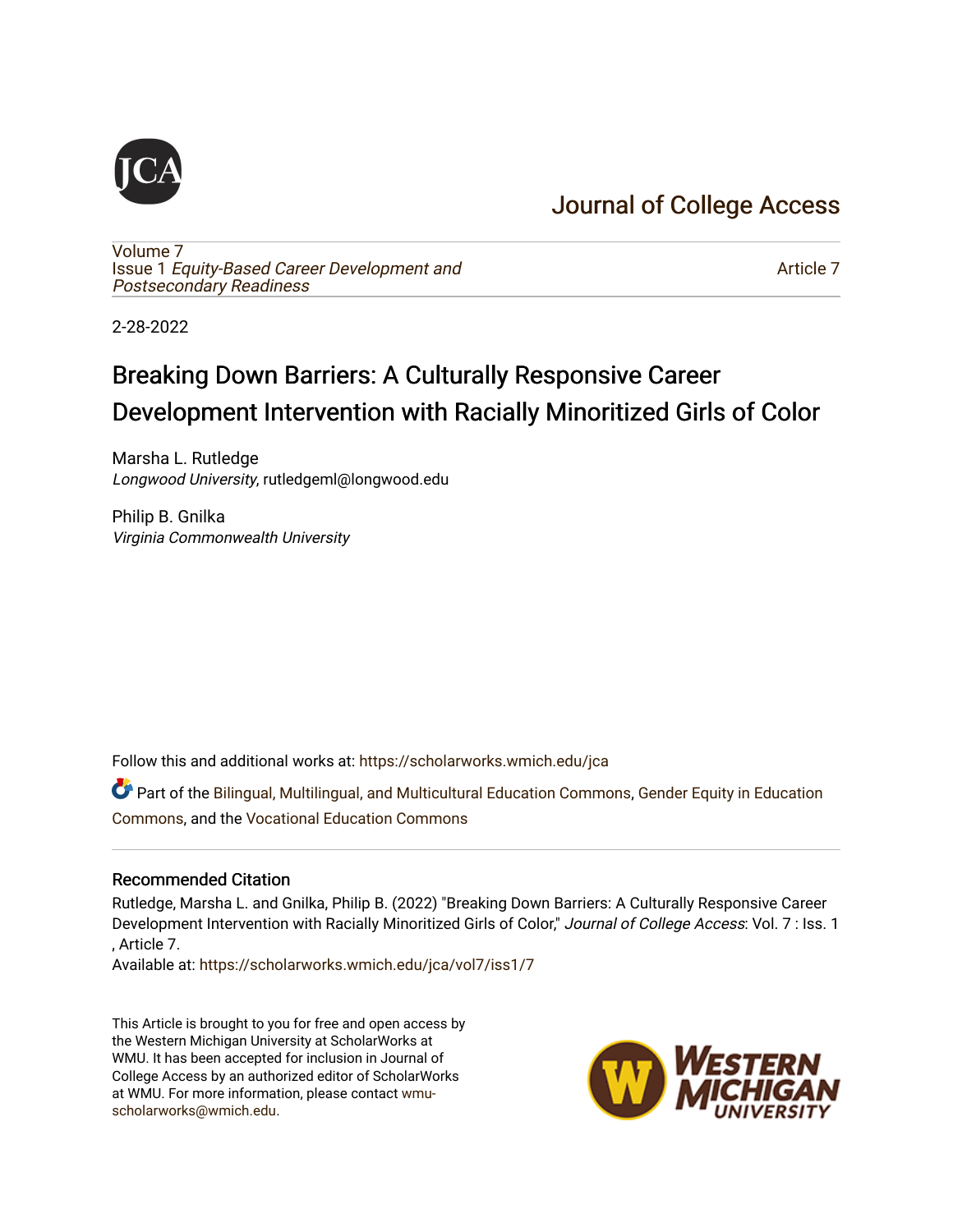# **Breaking Down Barriers: A Culturally Responsive Career Development Intervention with Racially Minoritized Girls of Color**



Authored by Marsha L. Rutledge (*Longwood University*) Philip B. Gnilka (*Virginia Commonwealth University*)

### **ABSTRACT**

Career development and professional identity remain critical areas that need addressing for young girls of color. Currently, racial-ethnic minorities continue to face disparities educationally and economically. Girls of color, in particular, are subjected to "double jeopardy" as they navigate a world still ridden with racial and gender discrimination. These barriers and other social and environmental factors have negatively impacted career selfefficacy, resulting in a lack of appropriate career decisionmaking. Through a lens of social justice and advocacy, school counselors can act as an ally and provide culturally appropriate interventions that address these issues. Career interventions based on the specific needs of racially minoritized students are necessary to reduce opportunity gaps and increase career options. This article explores the impact on career-related variables resulting from participation in a culturally responsive career development program. FLAME, a fifteen-week after-school program, was designed and implemented to foster growth and development in career exploration and leadership as well as career decision-making self-efficacy. Results provide initial support in suggesting that culturally responsive career development programs impact the career development of minority girls, especially in the areas of student motivation and engagement and perceived career barriers.

Keywords: career development, minoritized, culturally responsive, college and career readiness, school counseling

The American School Counselors the ASCA National Model Counselors the ASCA National Model component of today's educational system. The American School Counselor Association (ASCA) (2019a) as a framework for creating comprehensive school counseling programs that provide students with developmentally appropriate services with college and career readiness (CCR) as a main area of focus. To implement relevant programming, counselors should be knowledgeable about the diverse populations with whom they work. In turn, this knowledge should drive programs that meet the needs of the students. Currently missing from the literature is proper guidance on creating effective culturally relevant interventions, specifically for racial-ethnic minority girls in middle school. Evidencebased practices are needed to ensure that these students obtain the knowledge and experiences required to continue to overcome occupational barriers and be prepared for their future careers.

When considering barriers, school counselors are responsible for interrupting the pattern of normalized oppression found in education. Students learn to accept oppression as a standard way of life through experiences at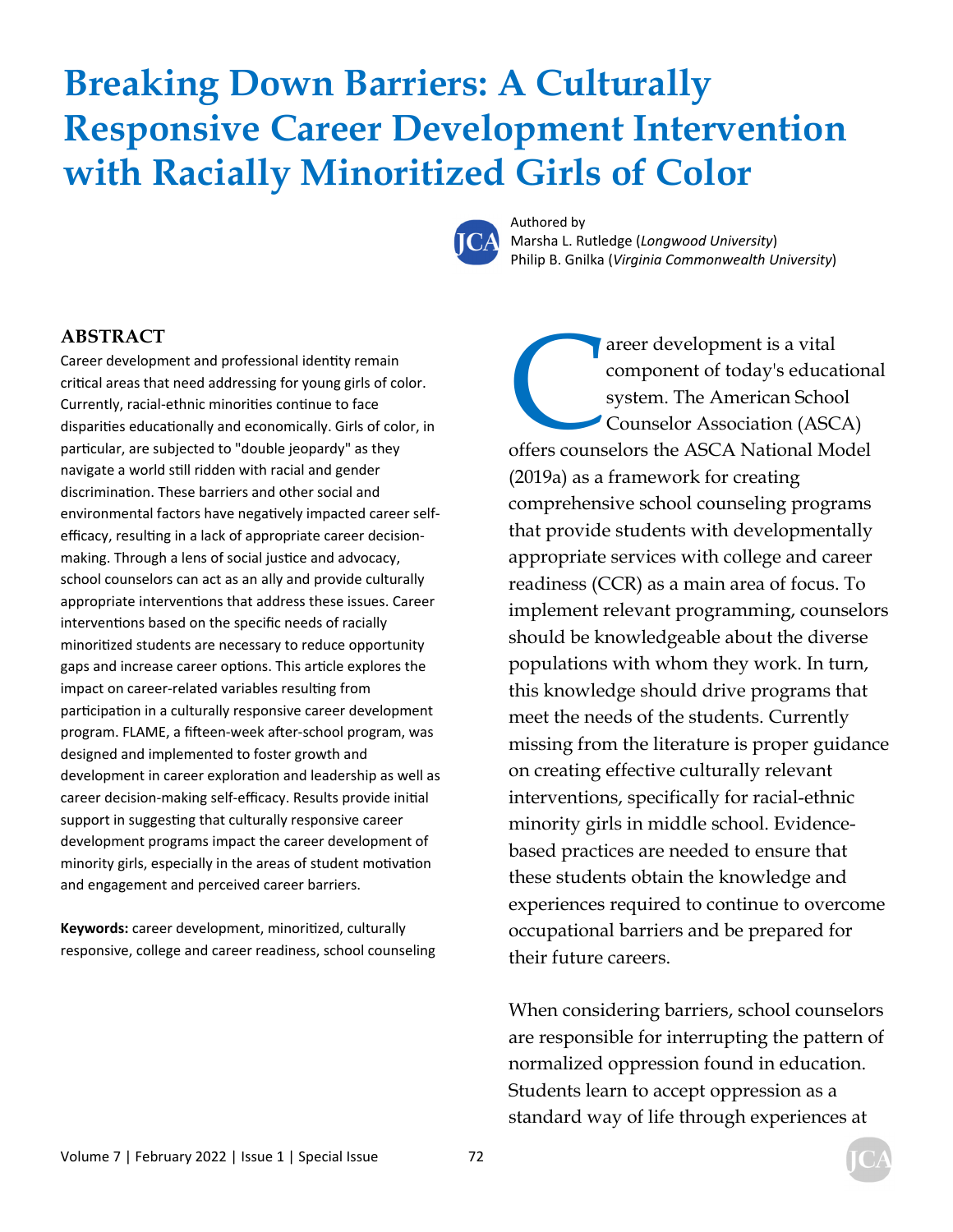home, school, and community (Chung & Bemak, 2012). Through a lens of social justice and advocacy, school counselors can act as allies and provide culturally appropriate interventions that address these issues (American School Counselor Association [ASCA], 2019b; Falco, 2017).

Career development, especially relative to young women of color, remains a critical area of need. In 2014, the White House Council on Women and Girls released a report, "Advancing Equity for Women and Girls of Color," which highlighted many barriers that hinder success for girls of color. Former President Obama acknowledged the progress made, but also noted the need for support to continue the advancement of equality for this population (Jarett & Tchen, 2014). In 2017, The Center for Law and Social Policy (CLASP) conducted focus groups with young women of color. From this study, seven structural barriers to equity, such as low-wage work, financial strain, educational inequality, mental health, housing instability and homelessness, exposure to violence, and the justice system, were identified as "root causes of economic marginalization" (Center for Law and Social Policy, (n.d.); West-Bey et al., 2018). These barriers have resulted in relegation, and therefore, this group is referred to as racially minoritized.

Currently, racial-ethnic minorities continue to face disparities educationally and economically. Girls of Color are subjected to "double jeopardy" as they navigate a world

still ridden with racial and gender discrimination, negatively impacting career self-efficacy and resulting in a lack of appropriate career decision-making. The Center for Law and Social Policy (n.d.) further suggests that the root cause of these barriers must be understood and named before dismantling can occur. What may be missing is the early preventative and developmental work with young girls of color as early as middle school (Wang & Degol, 2017) as this is a critical developmental period where culturally responsive interventions are needed to address perceived career barriers (Kenney et al., 2007; Orthner et al., 2013). Based on the specific needs of racially minoritized students, career interventions are necessary to reduce opportunity gaps, increase student engagement and increase career options (Kashefpakdel et al., 2016; Navarro et al., 2007; Orthner et al., 2013). Therefore, additional research is needed to understand how culturally responsive career interventions impact career and college readiness for students of color. This article explores the impact on career-related variables resulting from participation in a culturally responsive career development program as a means of addressing CCR with racially minoritized girls.

### **Career Related Variables**

Career self-efficacy is proven to be predictive of future career choices. Self-efficacy, however, is lowered as career-related barriers become significant in the lives of students of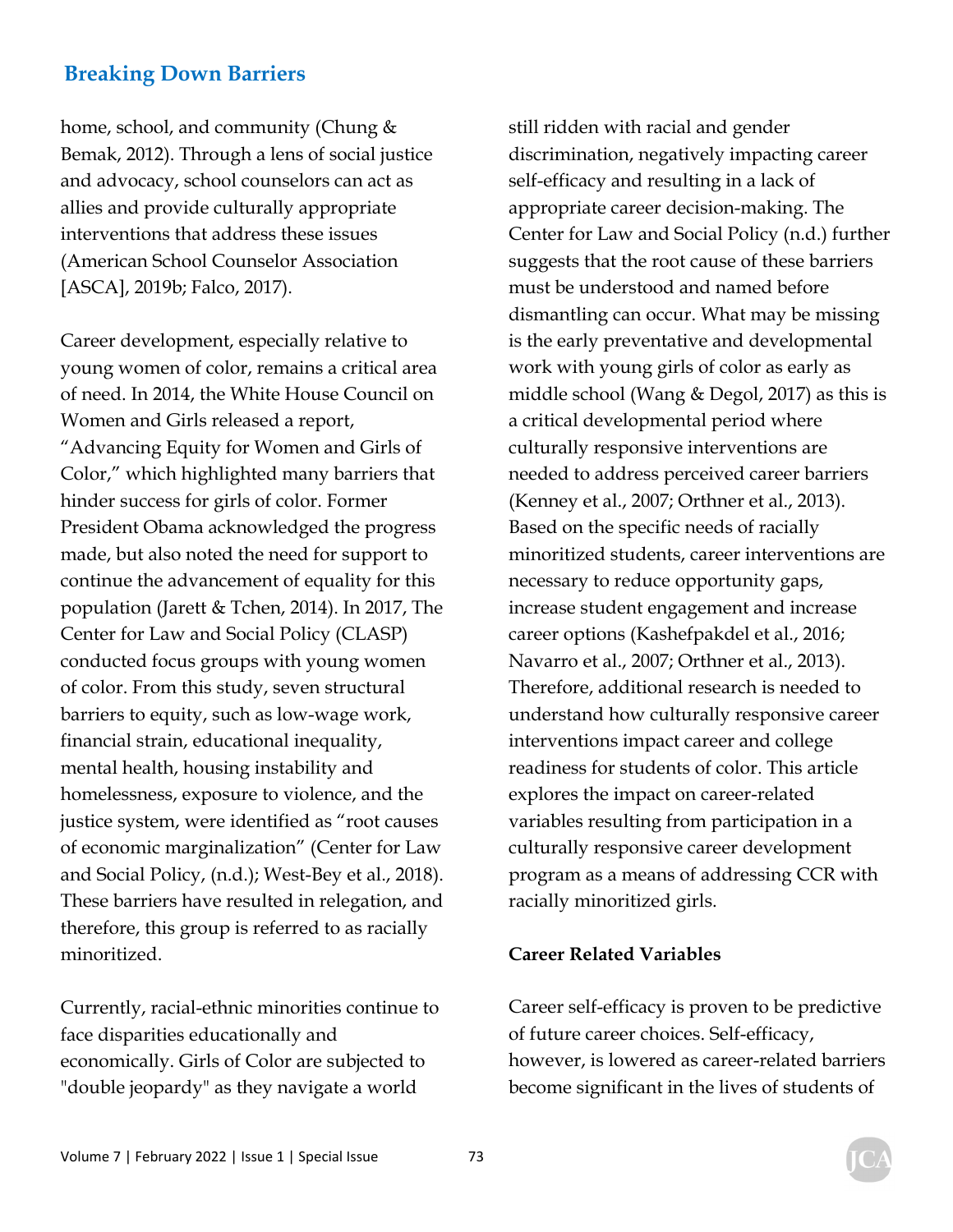color, resulting in restricted career options (Lindley, 2006; Luzzo & McWhirter, 2001). A study conducted by Luzzo and McWhirter (2001) found that self-efficacy for coping with career-related barriers was higher for White students than for students of color. This puts students of color at a greater disadvantage with an increased number of barriers coupled with the inability to cope. Although there are many domains related to self-efficacy, this research focuses on a culturally responsive program for minoritized girls and its impact on their career decision-making self-efficacy. In addition, other variables, such as ethnic identity, academic motivation and engagement, and perceived career barriers that have been proven to influence career decision-making self-efficacy, were also examined.

Ethnic identity is an important concept to consider during the late childhood and early adolescent stage in life. Wakefield and Hudley (2007) define ethnic identity as "the sense of belonging that an adolescent feels toward a racial or ethnic group as well as the significance and qualitative meaning that the adolescent assigns to that group membership" (p. 148). Ethnic identity includes an acceptance of one's group despite stereotypes, discrimination, and racism (Phinney, 1996). As students of color move through this developmental stage and begin to explore their ethnic identity, their career/ vocational identity is being shaped as well. How parents and communities perceive career barriers, career options, and work

values is typically the foundational information from which students begin to form their own vocational identities (Gushue & Whitson, 2006). The processing of information and experiences, relative to a group in which one identifies with, is related to how the group is represented in society. Therefore, if the group is viewed negatively, it will be important to equip members with the necessary resources and skills to protect them against the consequences of those barriers (Griffith & Combs, 2015; Wakefield & Hudley, 2007). Many researchers have examined the relationship between ethnic identity and career decision making (Gushue, 2006; Gushue & Whitson, 2006; Lewis et al., 2018; Ojeda et al., 2012). Findings suggest that a positive ethnic identity results in greater selfefficacy, which in turn impacts better career decision making (Gushue & Whitson, 2006; Ojeda et al., 2012).

Another factor linked to career self-efficacy is academic motivation and engagement. When implementing programs in schools, it is important to keep the overall mission and vision of the school at the forefront which is the academic success of all students. Focusing on motivation and engagement has been found to increase academic achievement and focusing on career development is one way of increasing motivation and engagement (Lapan, 2004; Kenny et al., 2006). Many studies have found a positive connection between effective career exploration and planning, and an increase in student engagement (Kenney et al., 2006; Perry, 2008;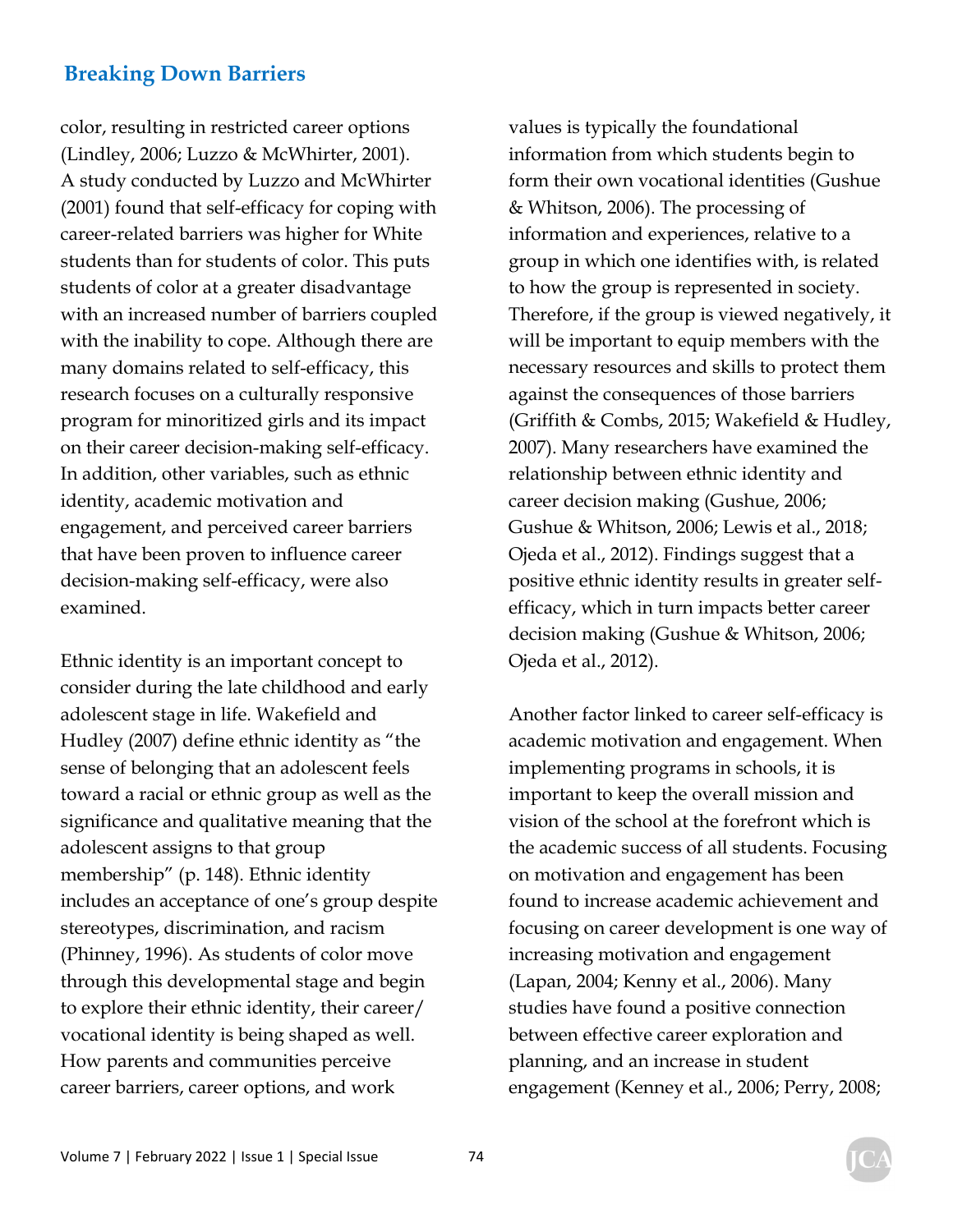Perry et al., 2010). A study conducted by Perry et al. (2010) examined whether career preparation would have a significant and positive effect on school engagement on 285 urban high school students. Results indicated that career preparation had a significant direct impact on school engagement, which in turn significantly and directly impacted grades. The implication for students of color is that academic success could increase vocational opportunities.

Lastly, perceived career barriers should be considered when examining career selfefficacy. Research has suggested that students are aware of the occupational and educational barriers that exist (Kenny et al., 2003). However, studies conducted on perceived career barriers have found conflicting results. Jackson et al. (2006), when studying minority youth from the inner city, found that higher beliefs in school and work barriers were significantly associated with lower educational and career aspirations. Mejia-Smith and Gushue (2017) studied the influence of ethnic identity, acculturation, and self-efficacy on the perception of career barriers on Latina and Latino college students. They found that students with greater self-efficacy perceived fewer barriers to achieving their career goals. Luzzo and McWhirter (2001) also found that minority women perceived notably more career and educational barriers and had lower selfefficacy to cope with such barriers.

### **Perceived Barriers to Career Development**

Although many studies have been conducted on the career development of racial-ethnic minority youth, there is still a need for research regarding racially minoritized girls in the middle school years (Flores et al., 2006; Kim et al., 2018). Perceived career barriers identified by students of color negatively impact the formation of vocational identity, ultimately hindering appropriate career development (Gushue et al., 2006). This includes financial constraints, gender and racial discrimination, maladaptive career beliefs, lack of educational resources, lack of career development skills, limited life and work experiences, and classism (Code et al., 2006; Gushue et al., 2006; Kenny et al., 2007; Smith-Weber, 1999). These factors are thought to limit the learning experiences of students of color.

Specifically related to the educational setting, there are additional barriers identified. Noted consistently throughout the literature are instructional barriers such as standardized testing, lack of highly qualified educators, gatekeeping from higher level courses, limited resources, lack of access to CCR related knowledge and programs, underrepresentation in gifted and over representation in special education and under -resourced schools (Bates et al., 2019; Bryan et al., 2020; Mayes & Hines, 2014; Welton & Martinez, 2014). These barriers illuminate the continued opportunity gap between students of color and their White peers as well as impede the ability for minoritized students to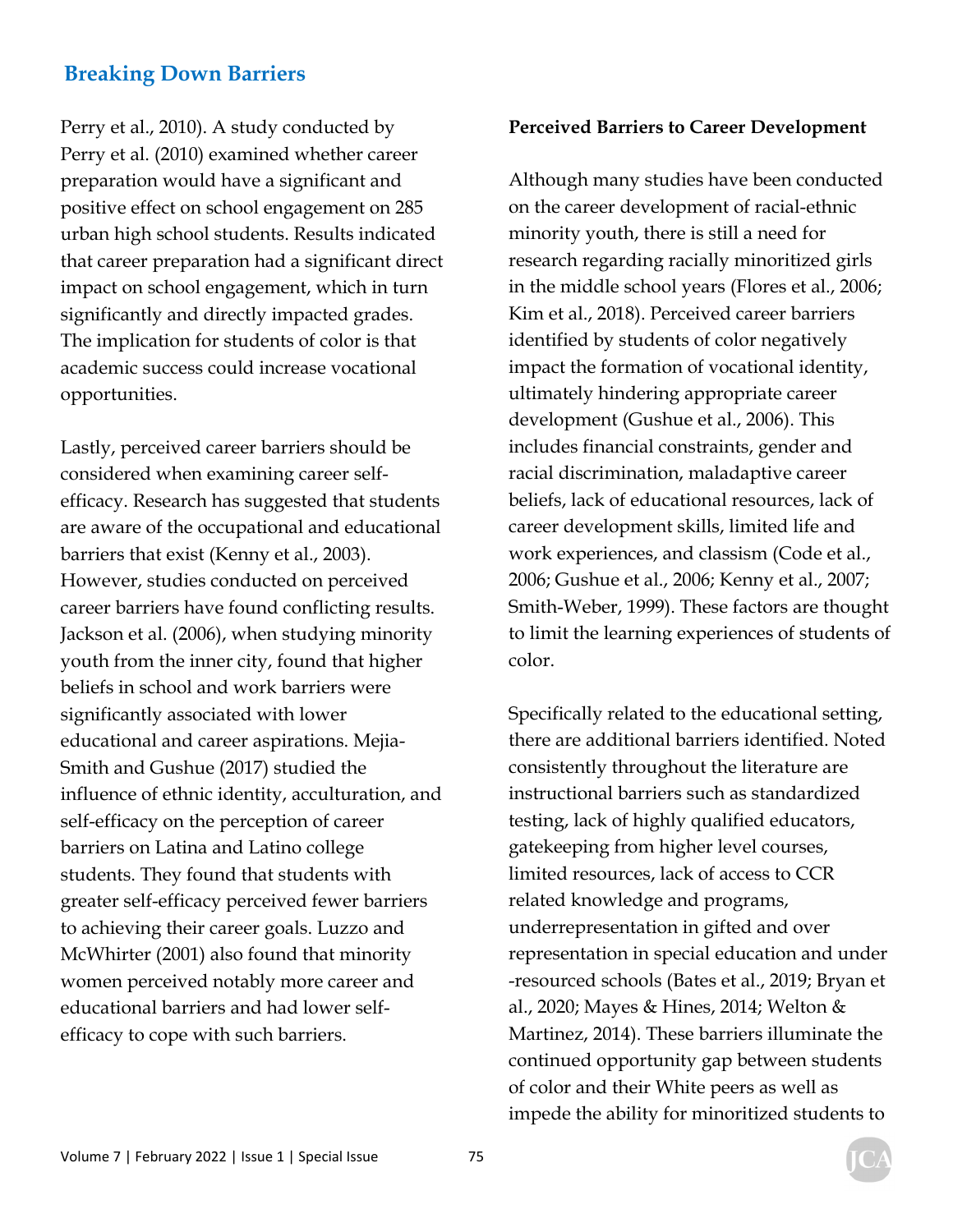achieve "academic equity" (Harris et al., 2020, p. 43).

### **Role of the School Counselor**

Seen as leaders in the building, school counselors can advocate for students as they address the needs of every student (ASCA, 2015, p. 19). In referencing the needs of all students, those of color and other marginalized groups are highlighted as specific targets for prevention, intervention, and remediation activities. Research has suggested that interventions used for these populations should be culturally responsive (Akosah-Twumasi et al., 2018; Harris et al., 2018; Welton & Martinez, 2013). Dahir and Stone (2012), as cited by ASCA (2015), offers suggestions on how school counselors can provide this culturally responsive counseling. A few of those suggestions include: using data to close the gap among diverse student populations, practicing culturally sensitive advising and counseling, addressing the impact that poverty and social class has on student achievement, and identifying the effects of family culture on student performance.

Although introduced for the minority gifted population, Mayes and Hines (2014) suggest how school counselors can utilize College Board's eight components of college and career readiness. Suggestions range from identifying and addressing barriers, supporting students in aligning academic curriculum and extracurricular activities to

ability level and interest, working with students on career decision making, providing information on and guiding students and parents through the college application and financial aid process, to collaborating with stakeholders to improve the transition process from high school to higher education. These suggestions are useful for school counselors as they work to support their students of color through college and career related programming. As schools continue to close opportunity gaps, examining and revising existing programs should lead to new and innovative ways of educating children on career development, such as creative leadership and career development groups for girls of color (Learning First Alliance, 2018).

Comprehensive school counseling programs for all students should include targeted interventions based on data analysis and student need. School counselors, among other educators, are well aware that different learning opportunities must be provided to improve student outcomes for all students (Learning First Alliance, 2018). The implication is that interventions intended to assist in student success should focus on equity, indicating a need for culturally responsive programming (Learning First Alliance, 2018). ASCA prioritizes using culturally responsive counseling to engage in social justice and advocacy work for culturally diverse students (ASCA, 2015). In regard to career development, however, additional research is needed on the influence of culturally responsive programs for the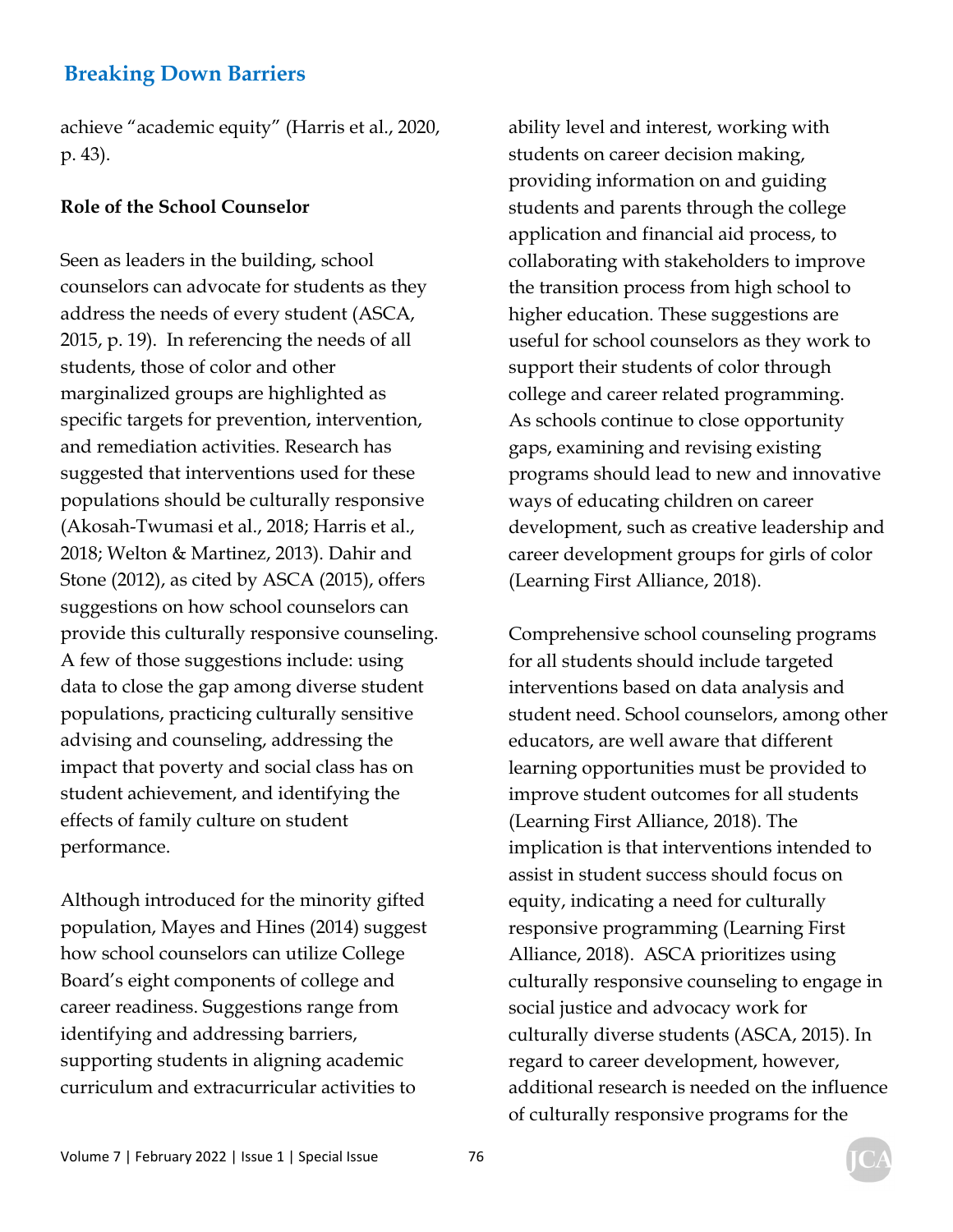career development of racially minoritized girls of color, specifically in their middle school years (Falco & Summers, 2017; Gushue & Whitson, 2006; Lent et al., 2018).

### **Current Programs and Interventions**

Many school counselors have sought the literature for creative interventions that target underrepresented populations regarding college and career readiness. Although research informed, there still lacks evidencebased programs readily accessible for school counselors to use with minoritized populations. However, with the research that has been done, many similarities and themes are common among them and are applicable to working with the middle school population.

From CCR groups to specialized interventions, the consensus is that the majority of CCR literature is generalized to racial/ethnic populations and may not effectively consider the unique needs of minoritized students. Harris et al., (2020) implemented a CCR group (SPARCK) based on a life coaching model. The model focused on six aspects: self-definition (Story), student's role in the world (Purpose) dreams and goals (Aspirations), how students are progressing towards goals (Reflection), support systems (Connect), and an action plan (Kick-Start). Aligned with ASCA's Mindsets and Behaviors, this program combines familiar work of school counselors with the integration of cultural factors to

strengthen college and career readiness. Programs such as the Youth Leadership Academy (YLA) have also been shown to impact CCR for minoritized youth. YLA is based on a positive youth development framework that focuses on three components: positive relationships with others, building life skills, and application of skills in community activities (Bates et al., 2019). The YLA specifically offered three phases: leadership development, applied internship, and culminating service. Results suggest positive CCR related outcomes for participants. Authors suggest that programs such as YLA "mitigate risk factors and build skills for vulnerable youth" (Bates et al., 2019, p. 177).

Williams et al. (2018) suggests customizing interventions based upon student need. Counselors utilized the STARS (Students That are Achieving Success) framework that utilized components from social cognitive career theory, cognitive information processing and the ASCA National Model. Specific aspects of the intervention were customized based on the external barriers relevant to the participant and both facilitator and participant worked collaboratively on established goals to overcome identified barriers. Results indicate positive trends with effect sizes ranging from small to large depending on specific factors. It is important to note that the population in this study included African American girls in the foster care system which may present unique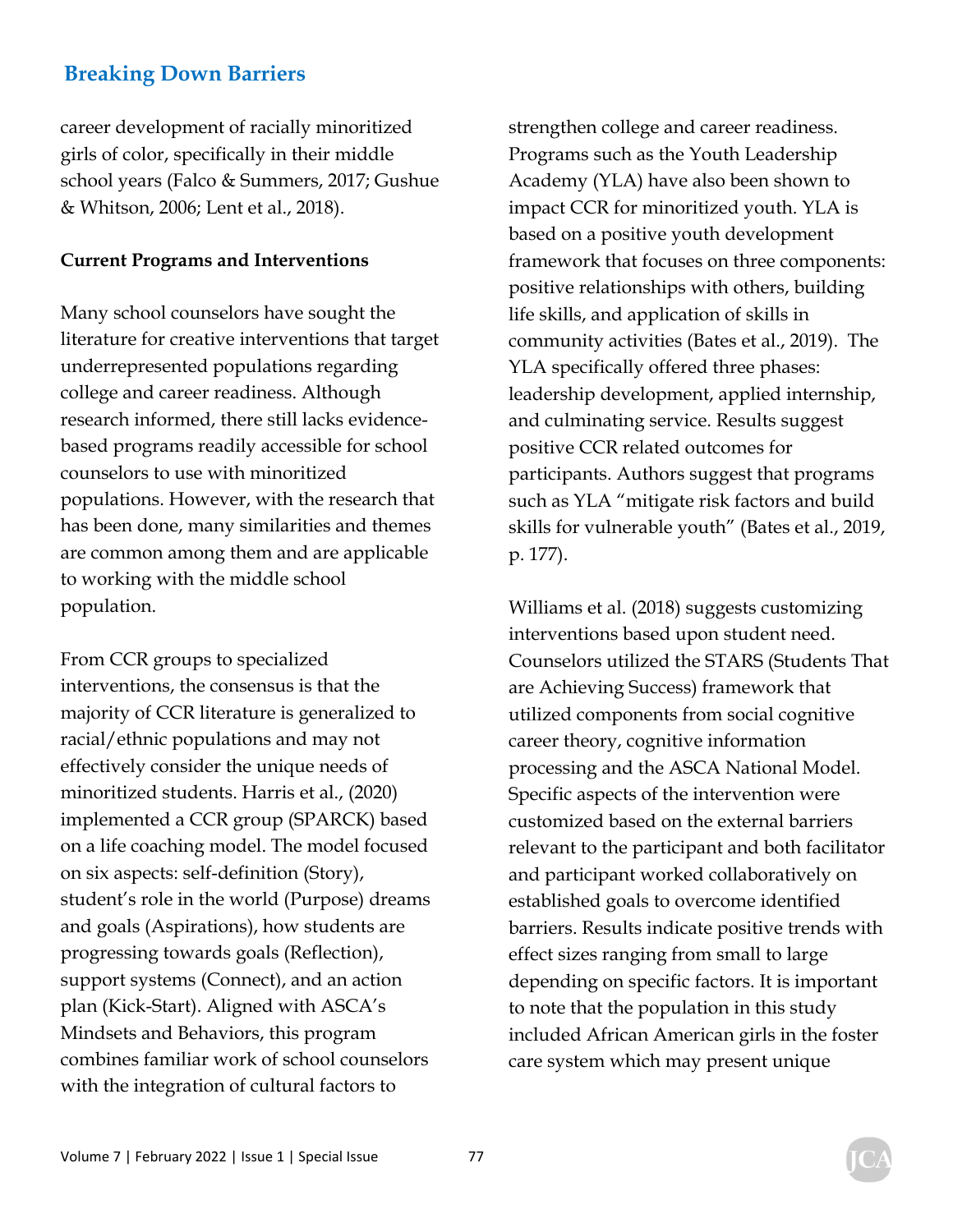variables not necessarily applicable to other minoritized girls. The study, however, highlights the need for tailoring school counseling interventions to meet the needs of the population served.

### **Purpose of Study**

This study examined the impact of a culturally responsive career development intervention (FLAME) on career decisionmaking self-efficacy, perceived career barriers, ethnic identity, and student motivation and engagement. The theoretical framework guiding this study was the Social Cognitive Career Theory (SCCT), which asserts that career choices are made due to the impact of several variables that can encourage or impede career development (Lent et al., 1994). FLAME emphasized the four sources of information in which self-efficacy is developed: Mastery Experiences, Vicarious Learning Experiences, Verbal Persuasion, and Physiological Arousal. Each session included at least one of the sources for self-efficacy development. Most importantly, the study was grounded in cultural responsiveness, applying a cultural context to a school counseling career curriculum designed to address the career-related needs of minoritized girls. Research previously conducted found that culturally responsive programs offer significant benefits to students of color such as academic achievement, increases in self-efficacy, and improved coping skills (Banks & Obiakor, 2015 ; Jackson et al., 2011; Lent et al., 2002). Therefore, the

current study continued this line of research by examining whether a culturally responsive program impacts the above-mentioned variables. This study added to the literature on minoritized girls, middle school career development, and the impact of culturally responsive programming while offering a potential intervention for practicing school counselors.

Given the need for evidence-based school counseling and culturally responsive interventions, we hypothesized the following: 1) participants will experience an increase in career decision-making self-efficacy during participation in a culturally responsive career development program; 2) participants will experience an increase in ethnic identity during participation in a culturally responsive career development program; 3) participants will have an increase in motivation and engagement during participation in a culturally responsive career development program; and 4) participants will experience a reduction in perceived career barriers during participation in a culturally responsive career development program.

### **Social Cognitive Career Theory**

Social Cognitive Career Theory (SCCT) proposes that contextual variables shape career choices and that these variables can facilitate or impede career development (Lent et al., 1994). In the context of working with minoritized girls, SCCT focuses on the processes in which (a) academic and career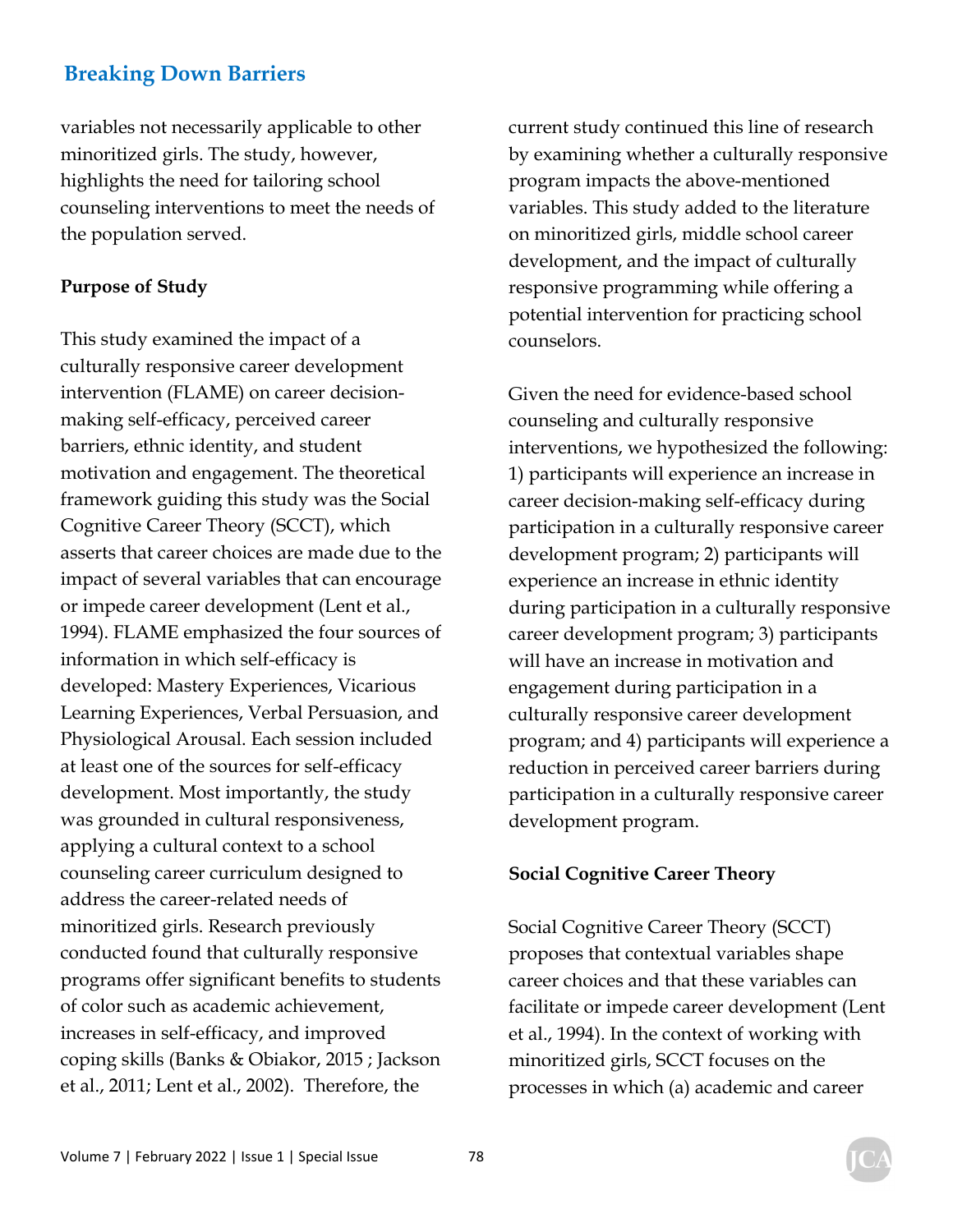interests develop; (b) academic and vocational plans are created; and (c) varying levels of performance and persistence in educational and career pursuits are attained (Quimby et al., 2007). Many psychosocial factors related to career development are unique for girls of color (Smith, 1981), and SCCT provides a needed paradigm for taking these factors into account. SCCT serves as the framework for understanding the literature on the minority population of interest, as it considers "human agency" available for students to make careerrelated choices (Bounds, 2017). It specifically considers gender, culture, and other aspects of diversity (Lent & Brown, 2013). The theory focuses on self-efficacy, expected outcomes, and goal mechanisms and how they are shaped by barriers associated with career development (Bounds, 2017). Self-efficacy is the belief that one has in his or her own ability to perform definite career-related tasks (Lent et al., 2002) and confidence in making appropriate career decisions such as choice of occupation (Bullock-Yowell et al., 2014). SCCT suggests that limited exposure to career -related information, along with limited learning experiences, leads to a lack of selfefficacy in career-related decisions (Lindley, 2006). Further, self-efficacy is needed to mediate whether career interests, goals, and actions translate into appropriate career decision-making (Gushue et al., 2006; Mau et al., 2016). SCCT supports the notion that selfefficacy is derived from the four sources of information previously described: performance accomplishments, vicarious learning experiences, social persuasion, and

emotional states. Lent et al. (1994) suggest that people choose to engage in activities that they believe will lead to positive outcomes and develop goals from expectations set purposely to attain a certain level of performance.

SCCT presents three models in which the core variables (self-efficacy, outcome expectations, and personal goals) operate (Lent & Brown, 1996). The interaction between these variables within this model framework is what guides career development. The three models identified are Interest, Choice, and Performance. According to SCCT, career interests develop based upon adolescents' exposure and participation in activities and experiences. It is also suggested that the activities depend on cultural, social, and environmental factors. Therefore, exposure to appropriate and relevant career development activities generates an increase in a variety of interests leading to expanded career choices. According to Lent et al. (1994), career choice is heavily impacted by self-efficacy beliefs, performance outcomes, and environmental factors and with supportive environmental conditions, interests could predict choices. However, due to socioeconomic status, discrimination, lack of educational resources, and non-supportive environments, that may not always be the case for minority women. Career choice may be restricted to specific career fields wherein the ability to choose is not always present. Finally, performance is also impacted by self-efficacy and outcome expectations. It is thought that the higher the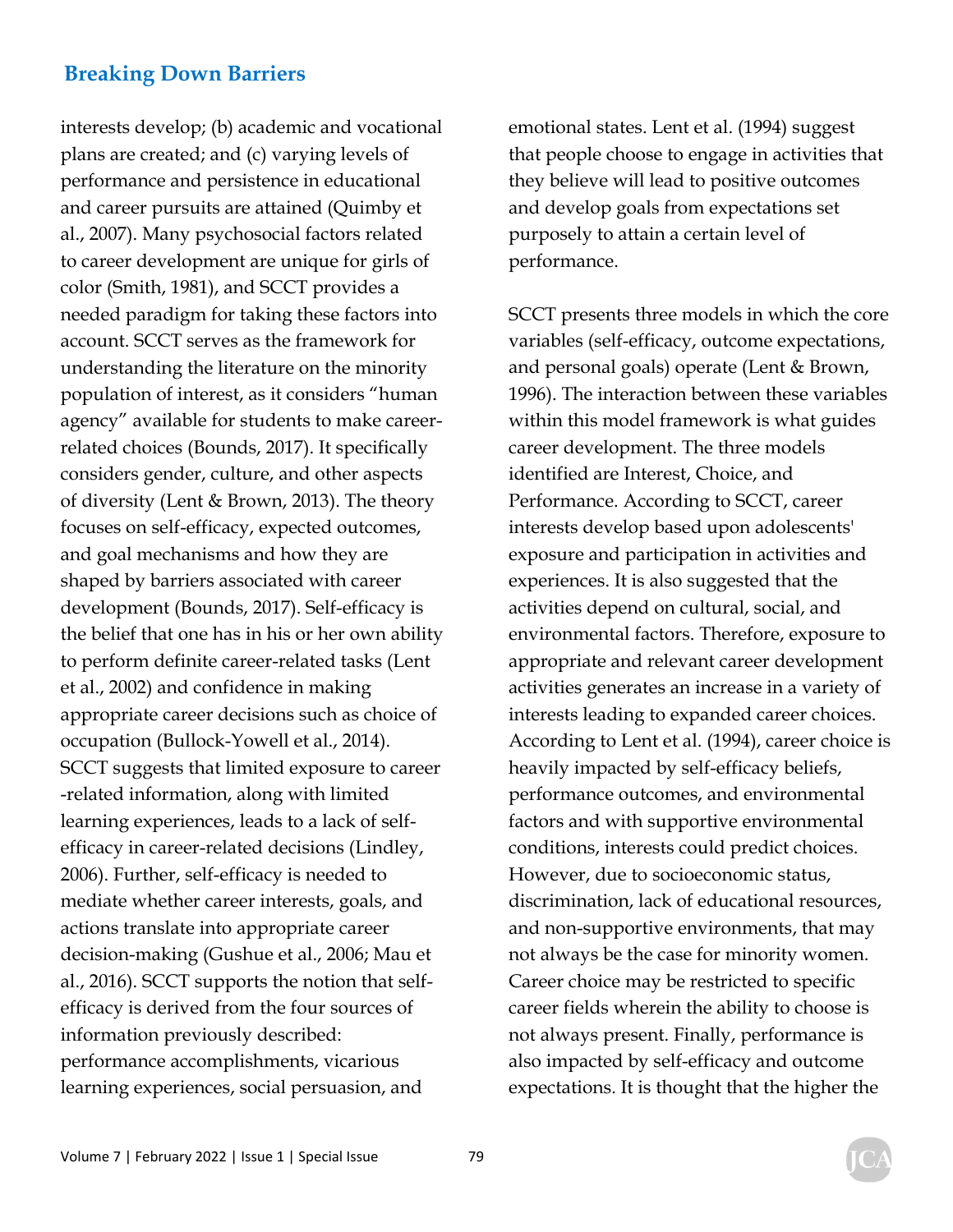self-efficacy and outcome expectations, the higher the performance goals (Lent & Brown, 1996).

### **Methods**

### **Participants**

Participants were recruited from a public middle school in a rural southwest community. The middle school demographics were 69% White, 26% Black, 4% Hispanic, and 1% Other (American Indian or Alaska Native, Asian, and Pacific Islander). The percentage of student participants on free and reduced lunch was approximately 53%. Due to the school's social class and the nature of the program, purposeful sampling was used to select the participants, which included any counselor or self-identified racial-ethnic minority girls in grades six through eight, yielding approximately 58 students that were eligible for participation. Parental consent was obtained, resulting in 34 racial-ethnic minority middle school female students with a racial-ethnic breakdown of 30 Black and four Hispanic students. The average age was 12.44 (SD = 1.07), with a range of 11 to 14.

### **Intervention**

The Female Leadership Academy for Minority Excellence (FLAME) program was implemented in a rural middle school to address the need for a culturally responsive program in career development. FLAME, a fifteen-week after-school program, was designed and executed by the school counselor and facilitated by two additional

faculty members. All three facilitators were women of color. The academy provided students with career-related knowledge and tools which they applied in practice exercises. The objectives of the program were to explore potential career options; understand how race and gender may affect career options; understand the job search and application process; research and meet prominent women in particular career fields; define and understand the concept of leadership development; seek to increase self-efficacy regarding becoming future leaders in their field of choice; and to understand how selfesteem, personal values, and positive image impacts the hiring process.

The goal was to empower these young women to become future leaders in their careers of choice. Group activities included mentorship, resume writing, career exploration, mock-interviewing, shadowing experiences, creating goals and vision boards, practicing public speaking, and building leadership skills. Details of each week of the group intervention are noted in Table 1 (see page 81). Participants were exposed to several racial-ethnic minority role models in various professional careers to vicariously learn from other women of color how they overcame career barriers.

### **Procedure**

This study utilized a repeated measures single group, pre-, mid-, and post-test design, to examine mean score differences over time. The group intervention took place over 15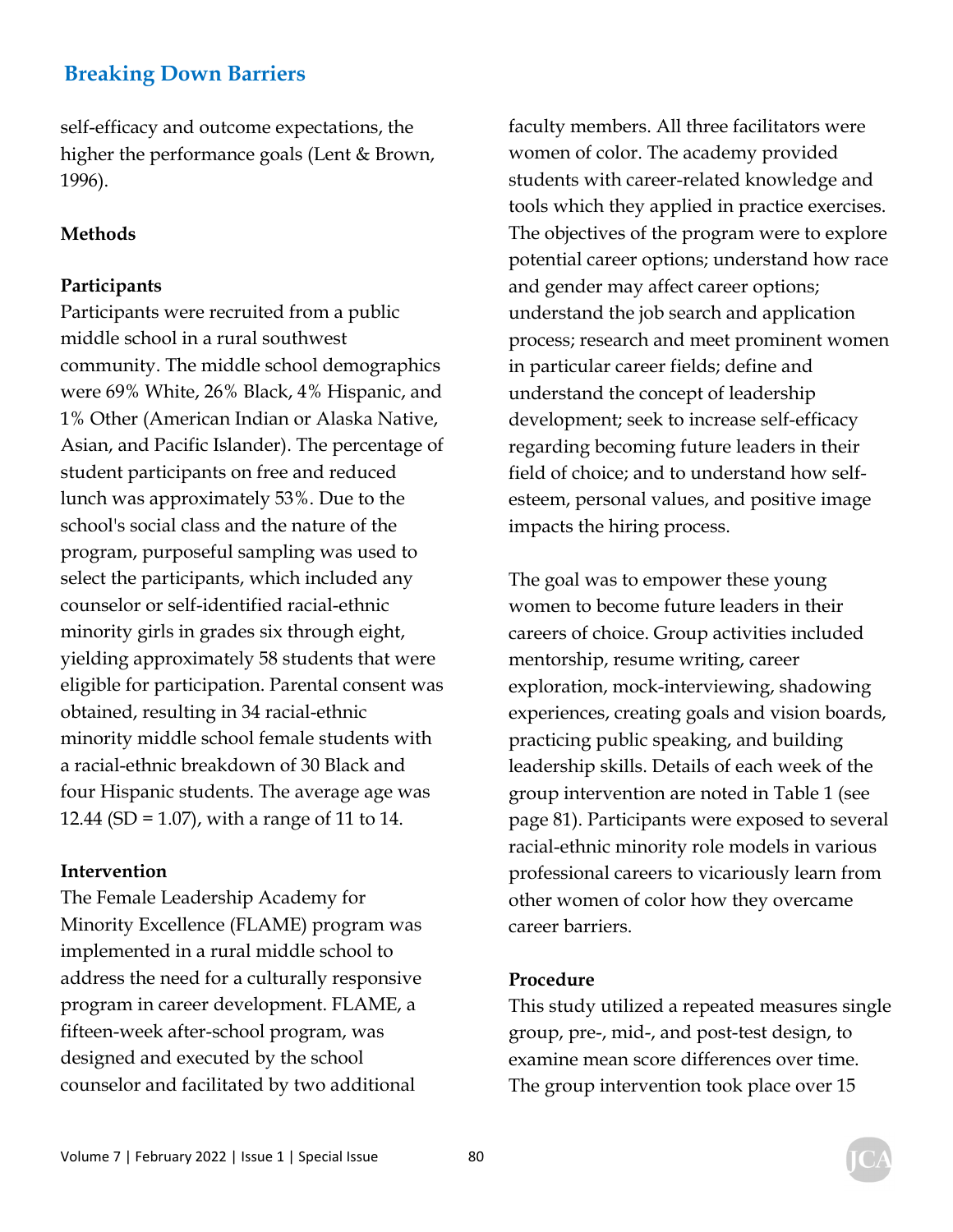Table 1. FLAME Session Content.

| <b>Session</b>   | <b>Intervention/Content</b>                                            | <b>SCCT Alignment</b>             | <b>Type of</b><br><b>Engagement</b> |
|------------------|------------------------------------------------------------------------|-----------------------------------|-------------------------------------|
| 1                | Program Overview<br>Data Collection                                    | Choice<br>Interest<br>Performance | Cognitive<br>Emotional<br>Behavior  |
| $\overline{2}$   | Discussion on barriers and self-efficacy                               | Choice<br>Interest<br>Performance | Cognitive<br>Emotional              |
| 3                | <b>College/Career Readiness</b><br>Role Model                          | Choice<br>Interest                | Behavior<br>Cognitive               |
| 4                | Role Model                                                             | Interest                          | Cognitive                           |
| 5                | <b>Goal Setting</b>                                                    | Cognitive<br>Performance          | Behavior<br>Cognitive               |
| 6                | Positive Self-Image                                                    | Performance                       | Cognitive<br>Behavior<br>Emotional  |
| $\boldsymbol{7}$ | Role Model                                                             | Interest                          | Cognitive                           |
| 8                | Girl Empowerment                                                       | Performance                       | Cognitive<br>Emotional              |
| 9                | Role Model<br>Mid data collection                                      | Interest                          | Cognitive<br>Behavior               |
| 10               | Career Exploration                                                     | Choice<br>Performance             | Cognitive<br>Behavior               |
| 11               | <b>Career Readiness</b>                                                | Choice<br>Performance             | Cognitive<br>Behavior               |
| 12               | Role Model                                                             | Interest                          | Cognitive                           |
| 13               | Mock Interviews                                                        | Performance                       | Behavior<br>Cognitive               |
| 14               | <b>College Readiness</b><br>Role Model                                 | Choice Interest<br>Performance    | Behavior<br>Cognitive               |
| 15               | <b>College Readiness</b><br>Review of Program<br>Final data collection | Choice Interest<br>Performance    | Behavior<br>Cognitive<br>Emotional  |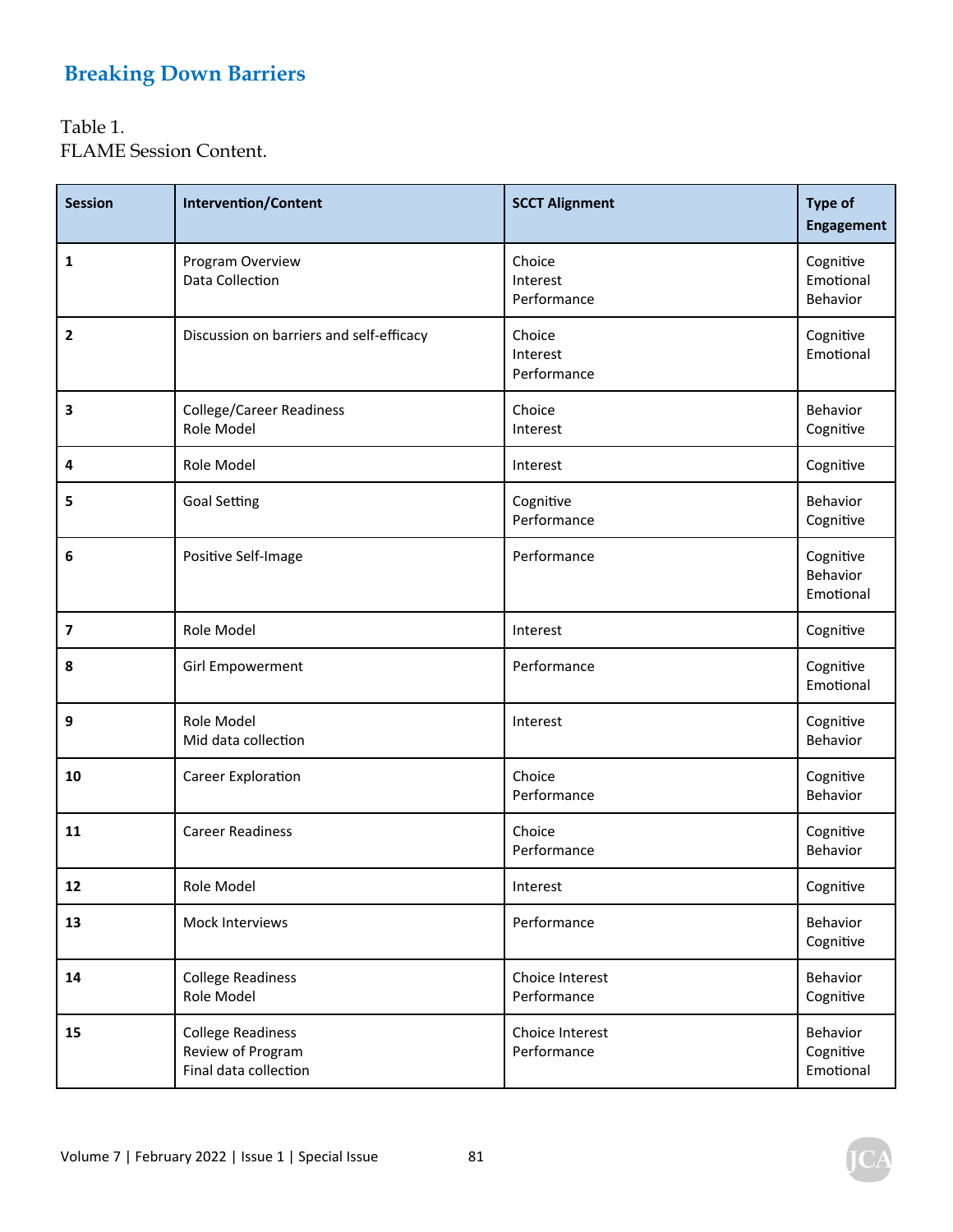weeks. The pre-test was given before the first week of the group intervention, the mid-test after week 8, and the post-test given after week 15. The rationale for a pre, mid, and post-test design was to determine change over time due to content presentation.

### **Measures**

Career Decision Making Self-Efficacy Scale - Short Form (CDMSES; Betz et al., 1996) is a 25 -item scale that measures an individual's degree of belief that she can successfully complete tasks necessary for making career decisions. The CDMSES comprises five subscales: accurate self-appraisal, gathering occupational information, goal selection, making plans for the future, and problemsolving. The scale utilizes a 5-point Likert scale where responses range from  $1 =$  "no confidence at all" to  $5 =$  "complete" confidence." Multiple studies have found the results from the CDMSES to be reliable (e.g., Austin, 2010; Betz et al., 1996) with Cronbach's coefficient alphas for the subscales and total scale ranging between .73 and .94.

Perceived Barriers to Education and Career Scale Revised (POB; Luzzo & McWhirter, 2001) consists of 32 items broken into two subscales: Career-related barriers and Educational barriers. The current version utilizes a 5-point Likert scale ranging from 1 = "strongly disagree" to 5 = "strongly agree." Luzzo and McWhirter (2001) report reliability statistics based upon the revised scale as a Cronbach's coefficient alpha of .90 for the total scale and between .86 and .88 for the Careerrelated barriers and Educational barriers subscales. The validity of both subscales has been demonstrated in previous studies (e.g., Gnilka & Novakovik, 2017; Novakovik & Gnilka, 2015). For purposes of this study, only the career barriers subscale was used.

Multigroup Ethnic Identity Measure (MEIM; Phinney, 1992) is a 14-item scale measuring ethnic identity and consists of three subscales: Affirmation and Belonging, Ethnic Identity Achievement, and Ethnic Behaviors. The scale utilizes a 4-point Likert response system ranging from  $1 =$  "strongly disagree" to  $4 =$ "strongly agree." Studies have shown that the MEIM produces reliable results in both high school and college samples (i.e., .81 and .90 respectively, Roberts et al., 1999, Worrell, 2000) and has shown to have strong evidence of validity (Roberts et al., 1999).

Motivation and Engagement Survey—Short Form Revised (MES; Lee et al., 2016) is a 21 question scale that measures motivation and engagement in science. The measure is divided into three categories: (1) goal orientations (mastery, performance-approach, and performance avoid), (2) self-efficacy, and (3) three types of engagement (behavioral, affective, and cognitive). The MES utilizes a Likert-type scale ranging from  $1 = "Not at all]$ true" to  $5 =$  "Very true." Following previous studies (Lee et al., 2016), the wording of the questions was adjusted to be more focused on general academic motivation and engagement across all subjects. For example, the item "One of my goals is to show others that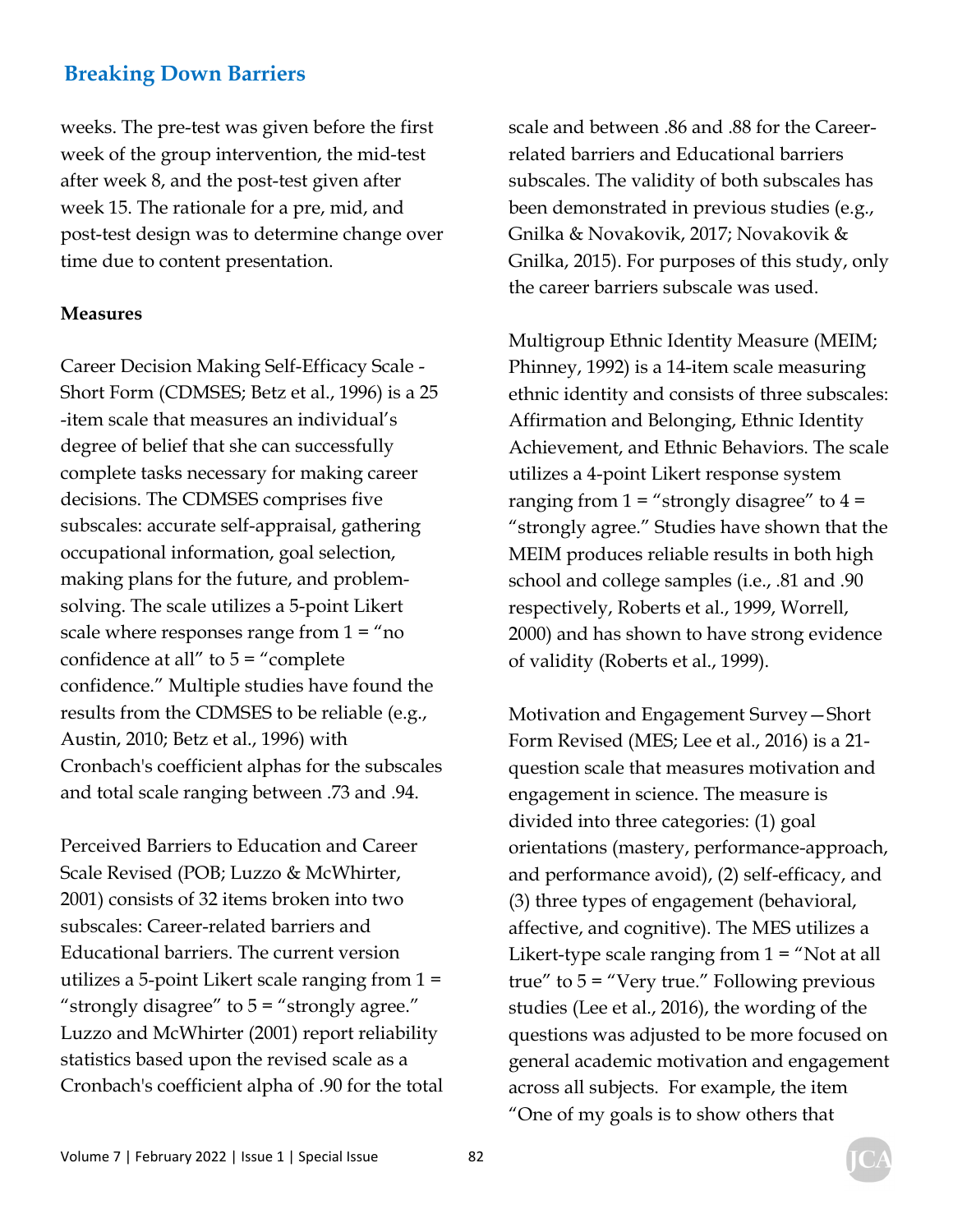science classwork is easy for me." was revised to read as "One of my goals is to show others that classwork is easy for me." Previous studies have demonstrated that the MES has been shown to have good reliability and validity (e.g., Lee et al., 2016).

### **Results**

Data was first reviewed for missing and incorrect information. Little's MCAR test was conducted to determine the type of missing data. Next, with confirmed Missing Completely at Random or Missing at Random, a Full-information Maximum Likelihood was used to account for missing data. In addition, data were examined for any outliers and to ensure that assumptions of normality, linearity, and homogeneity of variance were met. Descriptive statistics, including mean and standard deviations for each of the scales and subscales, were obtained to summarize data from this sample. Next, a series of repeated measure ANOVAs were conducted to determine if mean scores differed statistically significant between time points. A series of repeated measure ANOVAs were also undertaken to determine the mean score differences between time points on career self-efficacy, ethnic identity, perceived career barriers, and student motivation and engagement. As a result of a significant ANOVA, post hoc testing was completed, using pairwise comparisons to determine which means differed and answer the hypotheses. Correlations of all study variables are noted in Table 2 (see pages 8486). In regard to the first and second hypotheses, there were no significant differences in CDMSE ( $p > .05$ ) or ethnic identity scores ( $p > .05$ ).

Regarding the third hypothesis, significant mean differences were found for some student motivation and engagement subscales scores. Significant results were reported for the Performance Approach Orientation (ME\_PerfApproach) subscale between pregroup and mid-group and between pre-group and post-group scores ( $p < .05$ ). Scores between mid-group and post-group were not found to be statistically significant ( $p > .05$ ). Results of the self-efficacy subscale (ME\_SelfE) suggest that there was a difference in mean scores between pre-group and postgroup scores ( $p < .05$ ). However, no difference was indicated between pre-group and midgroup and between mid-group and postgroup scores ( $p > .05$ ).

To account for the low reliability found on the Mastery and Behavior subscales of the Motivation and Engagement Survey, a paired sample t-test was analyzed to determine mean differences for affected subscales. A significant difference was found between pregroup and mid-group mean scores on the Motivation and Engagement Mastery subscale  $t(33) = 2.05$ , p < .05 as well as between midgroup and post-group scores on the Behavior subscale  $t(33) = -2.25$ ,  $p < .05$ .

For the fourth hypothesis, significant results were found for the Perceived Career Barriers scale. Mean differences were identified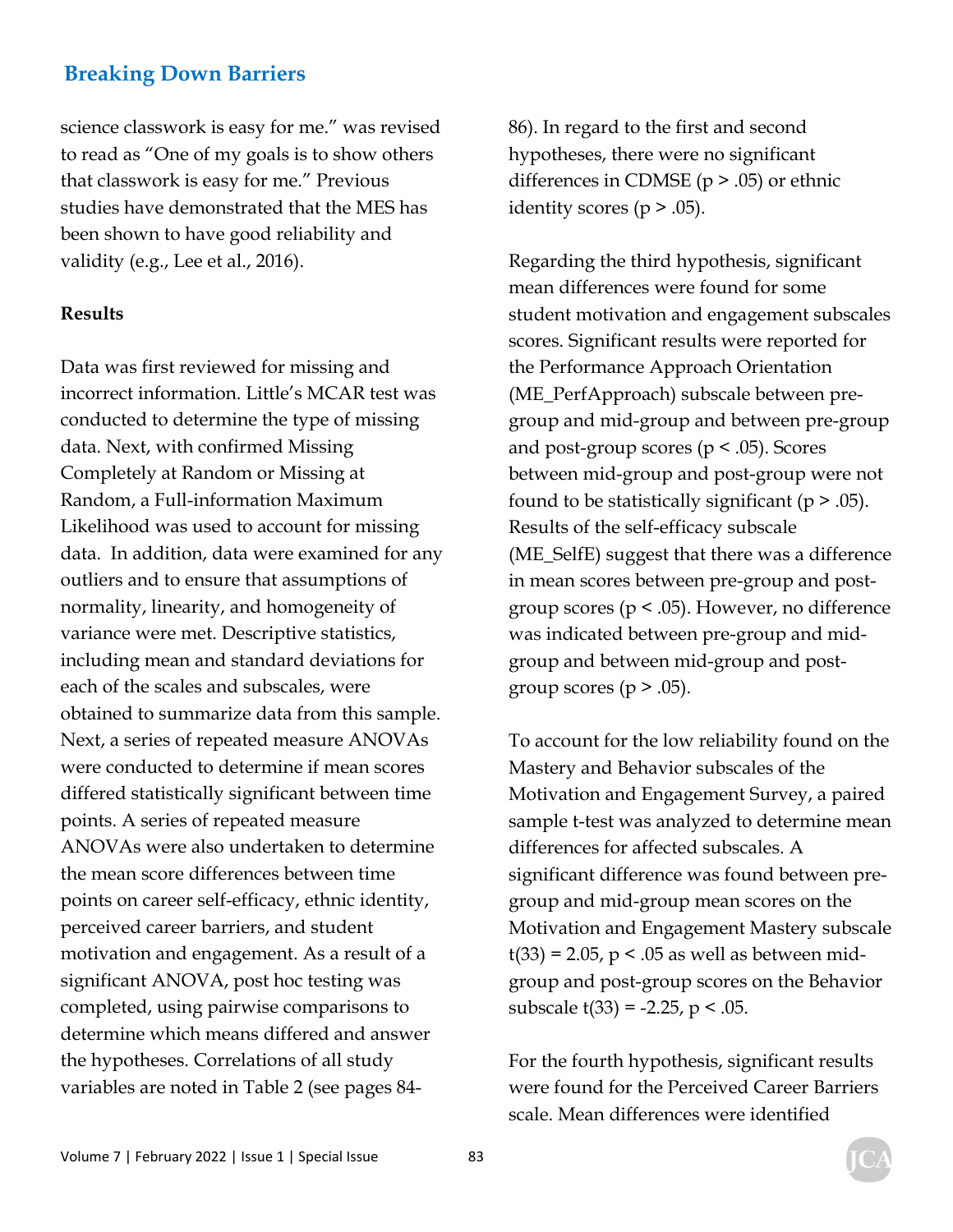Table 2a.

Within- and Across-Time 1 and 3 Correlations between Variables.

| <b>Measure</b> | $\mathbf{1}$             | $\overline{2}$           | $\overline{\mathbf{3}}$  | $\overline{4}$           | 5      | 6                        |  |
|----------------|--------------------------|--------------------------|--------------------------|--------------------------|--------|--------------------------|--|
| Time 1         |                          |                          |                          |                          |        |                          |  |
| 1. POB         | $\overline{\phantom{a}}$ |                          |                          |                          |        |                          |  |
| 2. MEIM        | $-.04$                   | $\overline{\phantom{a}}$ |                          |                          |        |                          |  |
| 3. CDMSE       | .20                      | .35                      | $\overline{\phantom{a}}$ |                          |        |                          |  |
| 4. MEMastery   | .20                      | $-.43$                   | .21                      | $\overline{\phantom{a}}$ |        |                          |  |
| 5. MEPerfApp   | $-.13$<br>.05            |                          | .04                      | $-.11$                   | $-$    |                          |  |
| 6. MEPerfAv    | $-0.32$                  | .28                      | $-0.09$                  | $-.15$                   |        | $\overline{\phantom{m}}$ |  |
| 7. MESelfEff   | .00.                     | $-.17$                   | .12                      | .51                      | $-.04$ | $-.18$                   |  |
| 8. MEBx        | .15                      | $-.15$                   | .17                      | .51                      | $-.11$ | $-42$                    |  |
| 9. MEAffect    | .18                      | $-.19$                   | .17                      | .37                      | .38    | $-.34$                   |  |
| 10. MECog      | .15                      | $-.11$<br>.05<br>.24     |                          |                          | $-.29$ | .29                      |  |
| Time 3         |                          |                          |                          |                          |        |                          |  |
| 11. POB        | .47                      | .08                      | .12                      | $-.16$                   | $-.32$ | $-.14$                   |  |
| 12. MEIM       | $-.23$                   | .08                      | $-.10$                   | $-.07$                   | .03    | .11                      |  |
| 13. CDMSE      | $-.03$                   | $-.20$                   | .17                      | .28                      | .07    | .27                      |  |
| 14. MEMastery  | .10                      | .12                      | .10                      | .22                      | .02    | $-0.04$                  |  |
| 15. MEPerfApp  | $-.02$                   | .16                      | .03                      | .08                      | .38    | .13                      |  |
| 16. MEPerfAv   | $-.17$                   | .28                      | $-.14$                   | $-23$                    | .38    | .28                      |  |
| 17. MESelfEff  | .07                      | .00.                     | .11                      | .33                      | $-.25$ | $-.04$                   |  |
| 18. MEBx       | .18                      | $-0.08$                  | $-.13$                   | $-.04$                   | .01    | $-20$                    |  |
| 19. MEAffect   | .29                      | .03                      | $-.10$                   | .10                      | .20    | $-.25$                   |  |
| 20. MECog      | .25                      | $-.10$                   | .11                      | .12                      | .07    | .13                      |  |

Note. r > |.34 |, p < .05. POB = Perceived Career Barriers from the Perceived Barriers to Education and Career Scale Revised, (Luzzo & McWhirter, 2001). MEIM = Multigroup Ethnic Identity Measure (Phinney, 1992). CDMSE = Career Decision Making Self-Efficacy Scale Short Form (Betz et al., 1996). ME = Motivation and Engagement survey (Lee et al., 2016). Subscales include Mastery, Performance Approach, Performance Avoid, Self-Efficacy, Behavioral Engagement, Affective Engagement, and Cognitive Engagement.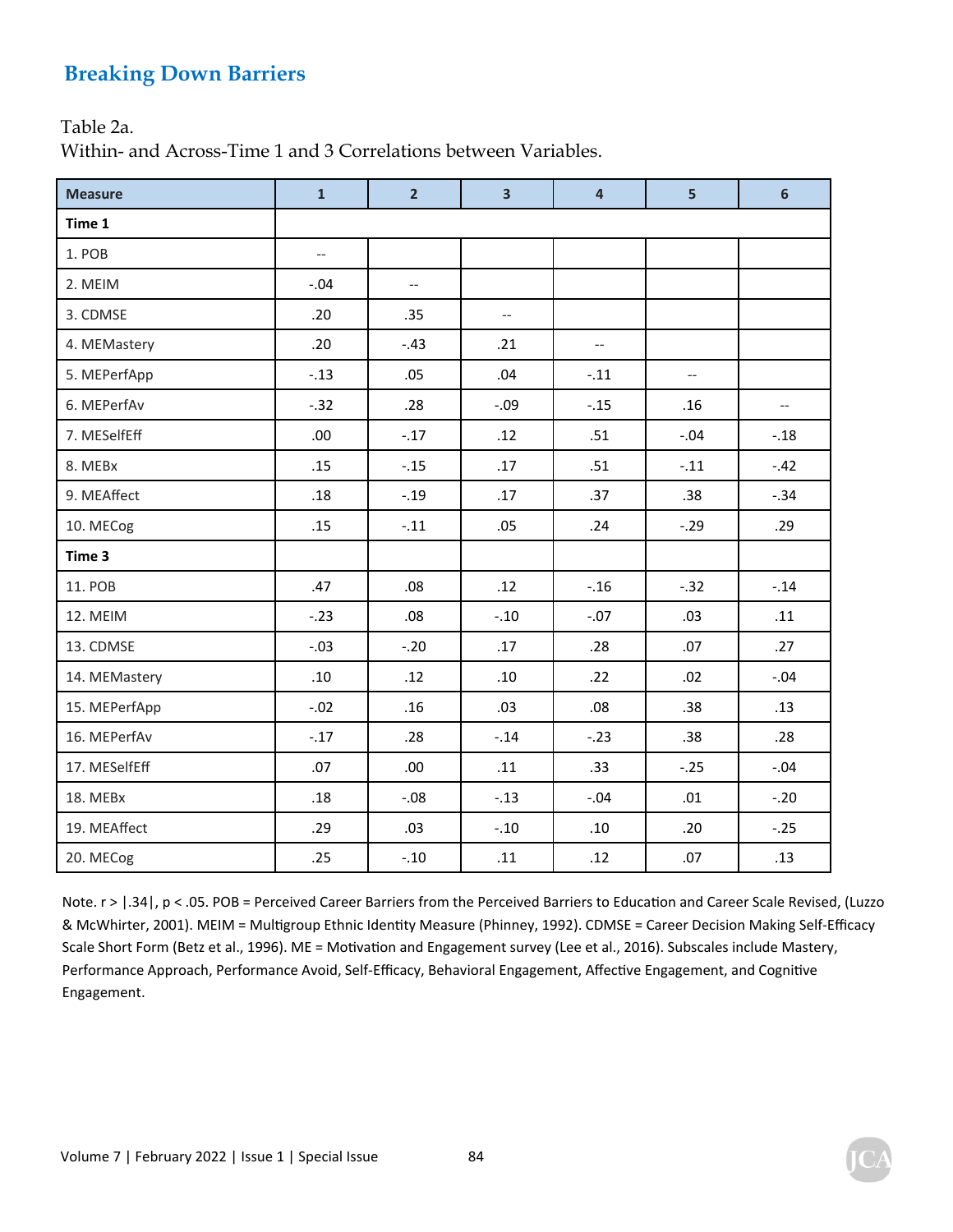Table 2b.

Within- and Across-Time 1 and 3 Correlations between Variables.

| <b>Measure</b> | $\overline{7}$ | 8                        | $\overline{9}$           | 10      | 11           | 12      |
|----------------|----------------|--------------------------|--------------------------|---------|--------------|---------|
| Time 1         |                |                          |                          |         |              |         |
| 1. POB         |                |                          |                          |         |              |         |
| 2. MEIM        |                |                          |                          |         |              |         |
| 3. CDMSE       |                |                          |                          |         |              |         |
| 4. MEMastery   |                |                          |                          |         |              |         |
| 5. MEPerfApp   |                |                          |                          |         |              |         |
| 6. MEPerfAv    |                |                          |                          |         |              |         |
| 7. MESelfEff   | $-\,-$         |                          |                          |         |              |         |
| 8. MEBx        | .81            | $\overline{\phantom{a}}$ |                          |         |              |         |
| 9. MEAffect    | .57            | .72                      | $\overline{\phantom{a}}$ |         |              |         |
| 10. MECog      | .44            | .22                      | .19                      | --      |              |         |
| Time 3         |                |                          |                          |         |              |         |
| 11. POB        | $-22$          | $-0.20$                  | $-.13$                   | .25     | $-\hbox{--}$ |         |
| 12. MEIM       | .21            | .20                      | .10                      | .20     | $-.05$       | $-\, -$ |
| 13. CDMSE      | $-.13$         | $-.12$                   | $-.11$                   | .07     | .04          | $-18$   |
| 14. MEMastery  | .14            | .20                      | .10                      | $-0.09$ | $-.30$       | $-0.14$ |
| 15. MEPerfApp  | $-.36$         | $-.23$                   | $-.08$                   | $-.34$  | $-.05$       | $-.09$  |
| 16. MEPerfAv   | $-.50$         | $-.36$                   | $-.10$                   | $-.38$  | $-.12$       | $-17$   |
| 17. MESelfEff  | .37            | .31                      | $-.02$                   | $-.05$  | $-.30$       | $-0.06$ |
| 18. MEBx       | $-.09$         | .21                      | .18                      | $-.23$  | $-.12$       | .07     |
| 19. MEAffect   | .17            | .34                      | .51                      | $-.03$  | .03          | .04     |
| 20. MECog      | $-.01$         | $-.07$                   | $-.08$                   | $-.05$  | $-.25$       | $-.35$  |

Note. r > |.34 |, p < .05. POB = Perceived Career Barriers from the Perceived Barriers to Education and Career Scale Revised, (Luzzo & McWhirter, 2001). MEIM = Multigroup Ethnic Identity Measure (Phinney, 1992). CDMSE = Career Decision Making Self-Efficacy Scale Short Form (Betz et al., 1996). ME = Motivation and Engagement survey (Lee et al., 2016). Subscales include Mastery, Performance Approach, Performance Avoid, Self-Efficacy, Behavioral Engagement, Affective Engagement, and Cognitive Engagement.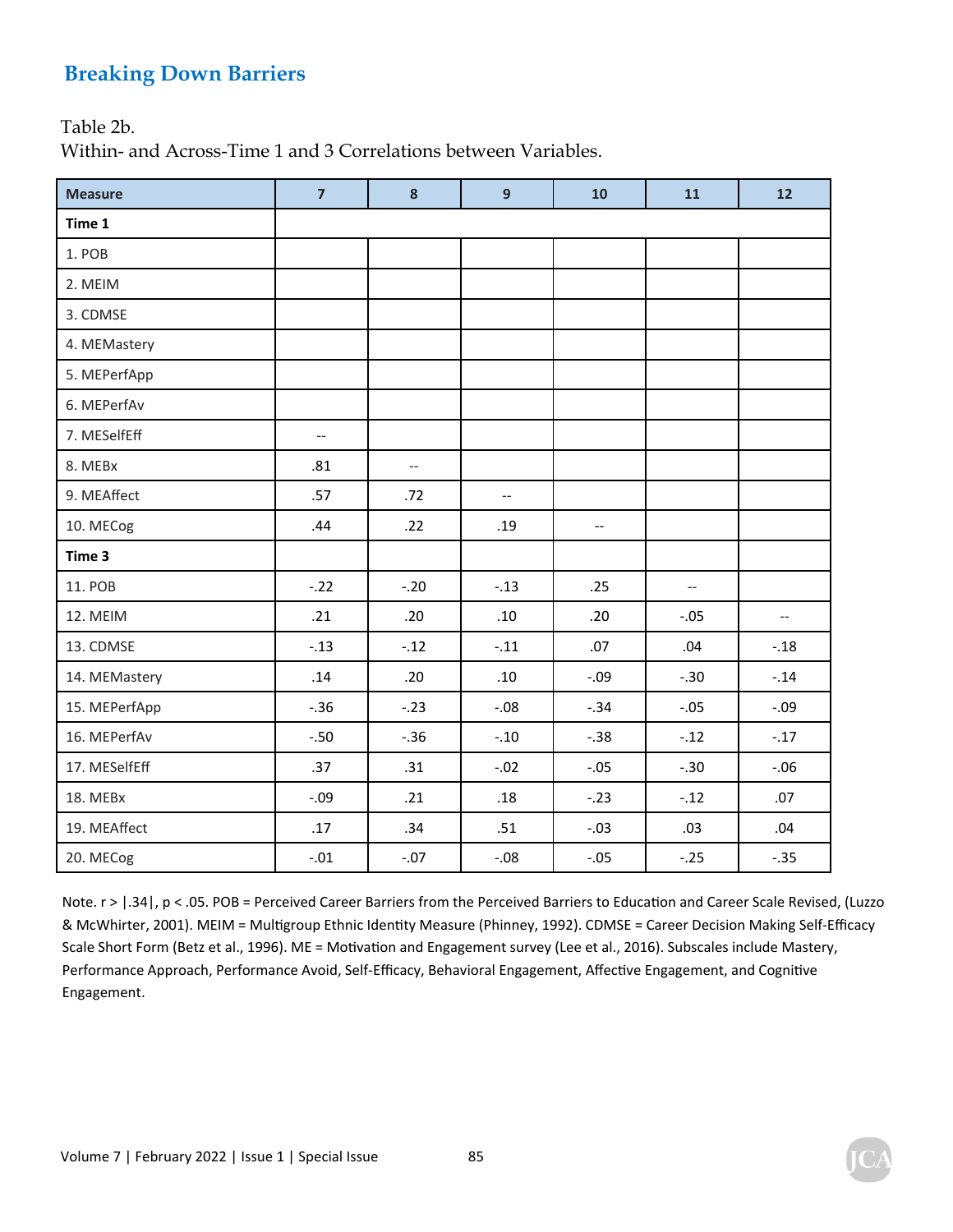Table 2c.

Within- and Across-Time 1 and 3 Correlations between Variables.

| <b>Measure</b> | 13                       | 14           | 15                       | 16                       | 17                       | 18                                                  | 19                                                  | 20                       |
|----------------|--------------------------|--------------|--------------------------|--------------------------|--------------------------|-----------------------------------------------------|-----------------------------------------------------|--------------------------|
| Time 1         |                          |              |                          |                          |                          |                                                     |                                                     |                          |
| 1. POB         |                          |              |                          |                          |                          |                                                     |                                                     |                          |
| 2. MEIM        |                          |              |                          |                          |                          |                                                     |                                                     |                          |
| 3. CDMSE       |                          |              |                          |                          |                          |                                                     |                                                     |                          |
| 4. MEMastery   |                          |              |                          |                          |                          |                                                     |                                                     |                          |
| 5. MEPerfApp   |                          |              |                          |                          |                          |                                                     |                                                     |                          |
| 6. MEPerfAv    |                          |              |                          |                          |                          |                                                     |                                                     |                          |
| 7. MESelfEff   |                          |              |                          |                          |                          |                                                     |                                                     |                          |
| 8. MEBx        |                          |              |                          |                          |                          |                                                     |                                                     |                          |
| 9. MEAffect    |                          |              |                          |                          |                          |                                                     |                                                     |                          |
| 10. MECog      |                          |              |                          |                          |                          |                                                     |                                                     |                          |
| Time 3         |                          |              |                          |                          |                          |                                                     |                                                     |                          |
| 11. POB        |                          |              |                          |                          |                          |                                                     |                                                     |                          |
| 12. MEIM       |                          |              |                          |                          |                          |                                                     |                                                     |                          |
| 13. CDMSE      | $\overline{\phantom{a}}$ |              |                          |                          |                          |                                                     |                                                     |                          |
| 14. MEMastery  | $-.02$                   | $-\hbox{--}$ |                          |                          |                          |                                                     |                                                     |                          |
| 15. MEPerfApp  | .19                      | .00.         | $\overline{\phantom{a}}$ |                          |                          |                                                     |                                                     |                          |
| 16. MEPerfAv   | .14                      | .29          | .66                      | $\hspace{0.05cm} \ldots$ |                          |                                                     |                                                     |                          |
| 17. MESelfEff  | .07                      | .70          | $-0.08$                  | $-.07$                   | $\overline{\phantom{a}}$ |                                                     |                                                     |                          |
| 18. MEBx       | $-.10$                   | $-.07$       | .11                      | .09                      | .00.                     | $\hspace{0.05cm} -\hspace{0.05cm} -\hspace{0.05cm}$ |                                                     |                          |
| 19. MEAffect   | $-.15$                   | .26          | $.10\,$                  | .10                      | .11                      | .57                                                 | $\hspace{0.05cm} -\hspace{0.05cm} -\hspace{0.05cm}$ |                          |
| 20. MECog      | .33                      | .15          | .20                      | .20                      | .40                      | .13                                                 | $-.03$                                              | $\hspace{0.05cm} \ldots$ |

Note. r > |.34 |, p < .05. POB = Perceived Career Barriers from the Perceived Barriers to Education and Career Scale Revised, (Luzzo & McWhirter, 2001). MEIM = Multigroup Ethnic Identity Measure (Phinney, 1992). CDMSE = Career Decision Making Self-Efficacy Scale Short Form (Betz et al., 1996). ME = Motivation and Engagement survey (Lee et al., 2016). Subscales include Mastery, Performance Approach, Performance Avoid, Self-Efficacy, Behavioral Engagement, Affective Engagement, and Cognitive Engagement.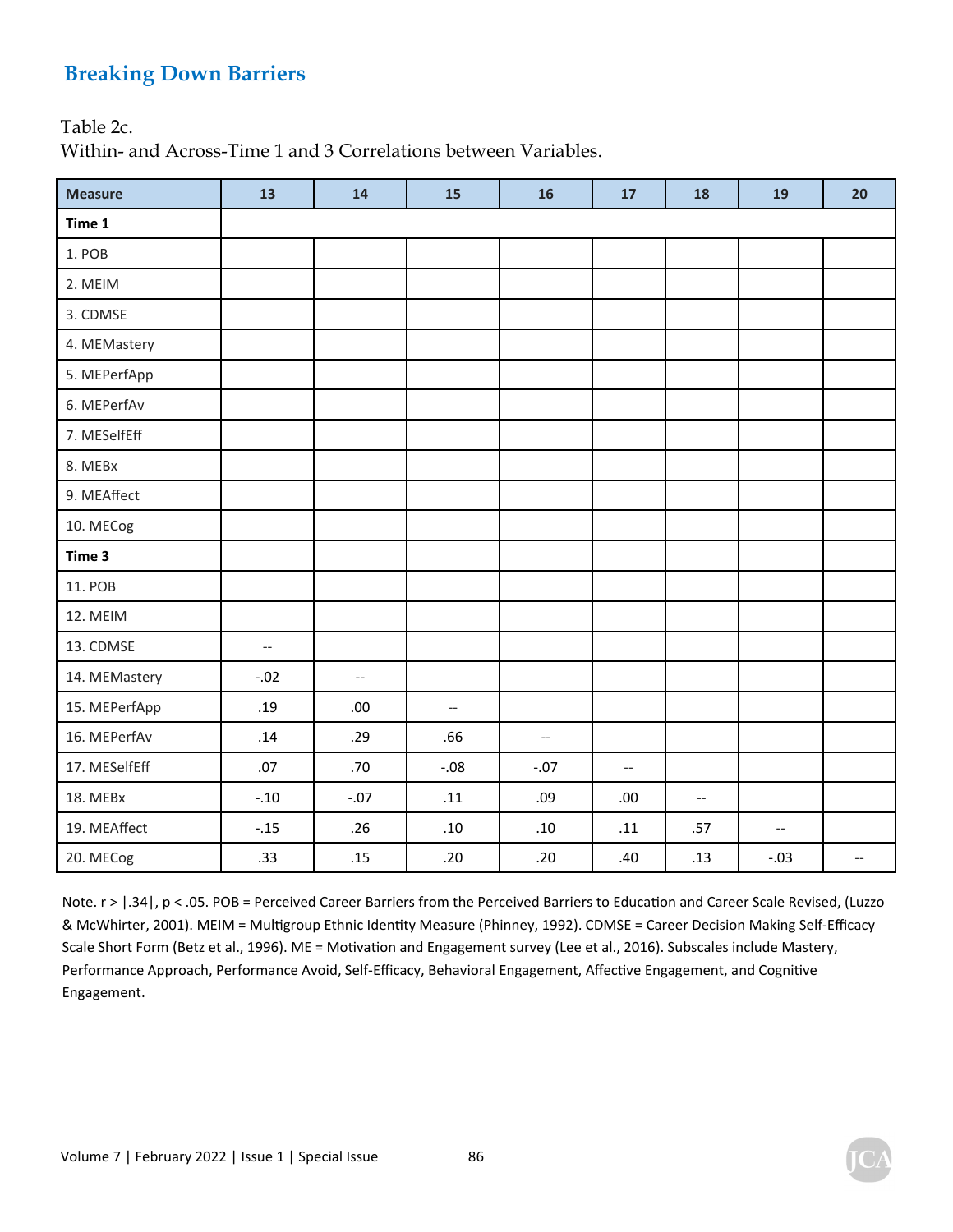between pre-group and post-group and midgroup and post-group ( $p < .05$ ). Mean differences were not identified between pregroup and mid-group scores  $(p > .05)$ . However, although non-significant, the results indicate that POB mean scores did slightly increase between pre-group (m = 36.08) and mid-group (m = 37.17) then decreased for post-group scores (m = 32.77). Results of these analyses are reported in Table 3 (see page 88).

may be conducive to increasing self-efficacy. The FLAME program sought to increase career decision-making self-efficacy through experiences that allowed students access to information needed to help build confidence in their career decision-making. For example, vicarious learning experiences allowed students to learn from the experiences of women of color. These role models served as



### **Discussion**

In order to prepare students to become college and career -ready upon graduating high school, counselors should incorporate culturally responsive interventions in meeting those career related needs. Results of this study provided initial support in suggesting that culturally responsive career

**"Results of this study provided initial support in suggesting that culturally responsive career development programs can impact the career development of girls of color, especially in the areas of student motivation and engagement and perceived career barriers."** 

an example of future success and offered participants hope in their ability to make appropriate choices resulting in positive outcomes. Participants also had the opportunity to participate in several mastery experiences that could have contributed to increased mean scores over time. Students participated in mock interviews and received constructive feedback on their interviewing skills, which helped them become more confident in their

development programs can impact the career development of girls of color, especially in the areas of student motivation and engagement and perceived career barriers.

### **Career Decision Making Self-Efficacy**

Pursuant to the first hypothesis, no significant differences were found between time points. Despite no statistically significant difference, the average mean self-efficacy scores increased over time for participants. For a counselor, this may suggest the intervention

ability to succeed in future job searches. Activities that contributed to the reframing of negative thoughts regarding themselves and future outcomes, such as creating vision boards, were utilized to address the physiological arousal source. Normalizing anxiety regarding future career-related decisions was critical to the student's increase in self-efficacy (Scott & Ciani, 2008). The results for this study contradicted some earlier studies that reported significant gains in career decision-making self-efficacy after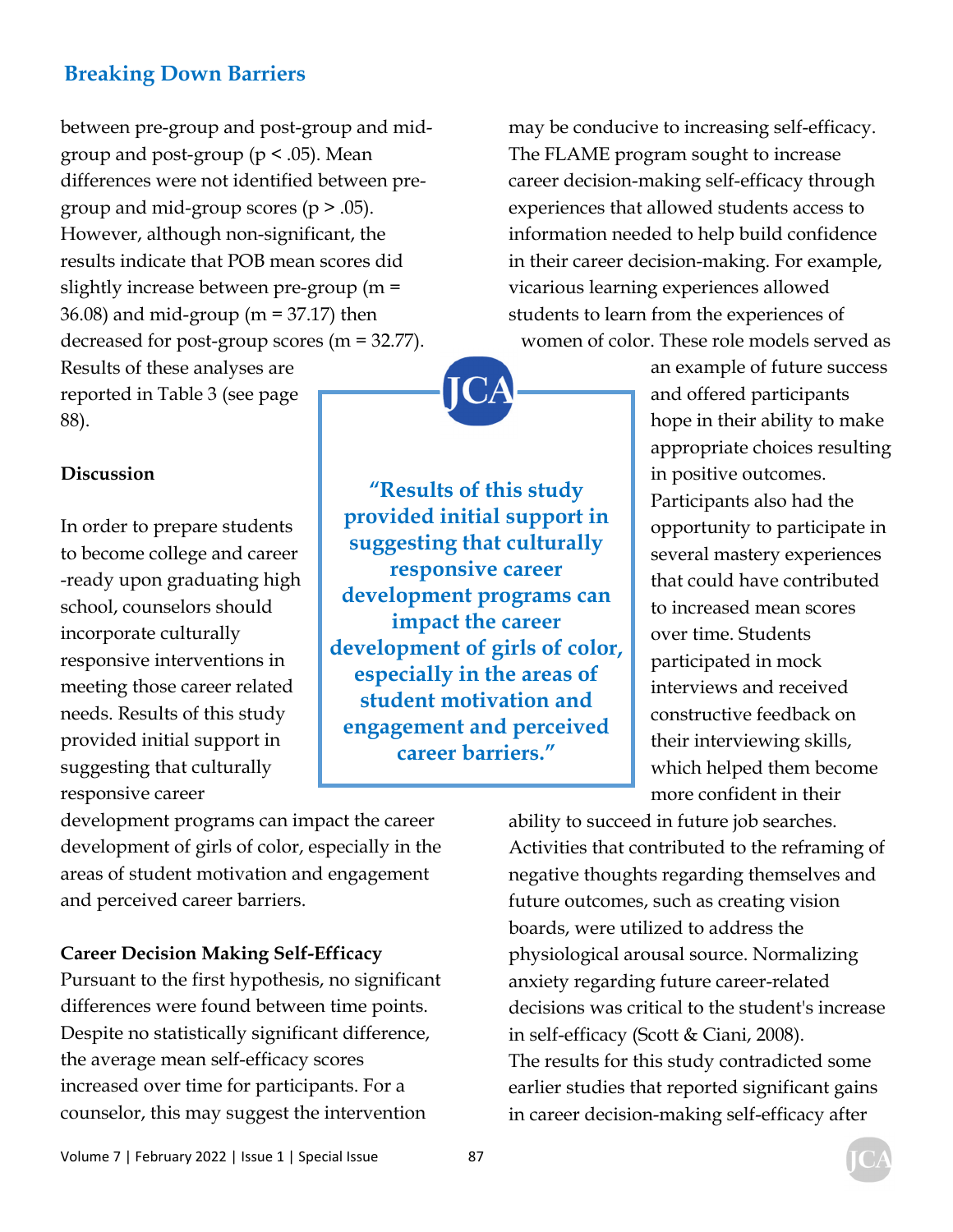Table 3.

Means, Standard Deviations, Internal Consistencies, Repeated ANOVAs and Pairwise Comparisons for Scales.

|                           |       | Time 1    |     |       | Time 2    |          |       | Time 3 |     |      |         |                                |
|---------------------------|-------|-----------|-----|-------|-----------|----------|-------|--------|-----|------|---------|--------------------------------|
| <b>Measure</b>            | M     | <b>SD</b> | α   | M     | <b>SD</b> | $\alpha$ | М     | SD     | α   | F    | р       | Pairwise<br><b>Comparisons</b> |
| CDMSE                     | 92.73 | 15.42     | .88 | 94.38 | 13.01     | .89      | 97.09 | 12.13  | .90 | 1.21 | > .05   | None                           |
| <b>MEIM Total</b>         | 2.46  | .71       | .83 | 2.48  | .68       | .84      | 2.37  | .88    | .93 | 0.24 | > .05   | None                           |
| <b>MEIM Search</b>        | 2.81  | .73       | .54 | 2.72  | .68       | .57      | 2.54  | .78    | .77 | 1.61 | > .05   | None                           |
| <b>MEIM Affirm</b>        | 2.21  | .86       | .85 | 2.30  | .86       | .87      | 2.24  | 1.07   | .95 | 0.11 | > .05   | None                           |
| <b>SME Mastery</b>        | 4.65  | .30       | .35 | 4.35  | .84       | .94      | 4.62  | .58    | .86 | 2.81 | > .05   | T1 > T2                        |
| SME Perf Approach         | 2.81  | .95       | .73 | 3.40  | 1.11      | .86      | 3.40  | 1.05   | .88 | 4.45 | < .05   | $T1 < (T2 = T3)$               |
| <b>SME Perf Avoidance</b> | 3.26  | 1.10      | .86 | 3.56  | 1.18      | .83      | 3.08  | 1.04   | .78 | 1.87 | > .05   | None                           |
| SME Self-Efficacy         | 4.16  | .67       | .86 | 4.36  | .59       | .82      | 4.52  | .53    | .77 | 5.72 | $< .05$ | T1 < T3                        |
| SME Bx Engage             | 3.96  | .66       | .78 | 3.58  | .79       | .65      | 3.91  | .53    | .25 | 4.44 | $< .05$ | T2 < T3                        |
| <b>SME Affect Engage</b>  | 3.12  | .80       | .73 | 3.01  | .83       | .64      | 3.02  | .90    | .75 | 0.29 | > .05   | None                           |
| SME Cog Engage            | 3.46  | .79       | .82 | 3.51  | .78       | .60      | 3.72  | .73    | .60 | 1.34 | > .05   | None                           |
| POB                       | 36.08 | 9.62      | .88 | 37.17 | 9.26      | .89      | 32.77 | 7.09   | .83 | 4.34 | < 0.05  | $T3 < (T1 = T2)$               |

*Note.* CDMSE = Career Decision Making Self-Efficacy Scale Short Form (Betz et al., 1996). MEIM = Multigroup Ethnic Identity Measure (Phinney, 1992). SME = Motivation and Engagement survey (Lee et al., 2016). Subscales include Mastery, Performance Approach, Performance Avoid, Self-Efficacy, Behavioral Engagement, Affective Engagement, and Cognitive Engagement. POB = Perceived Career Barriers from the Perceived Barriers to Education and Career Scale Revised, (Luzzo & McWhirter, 2001).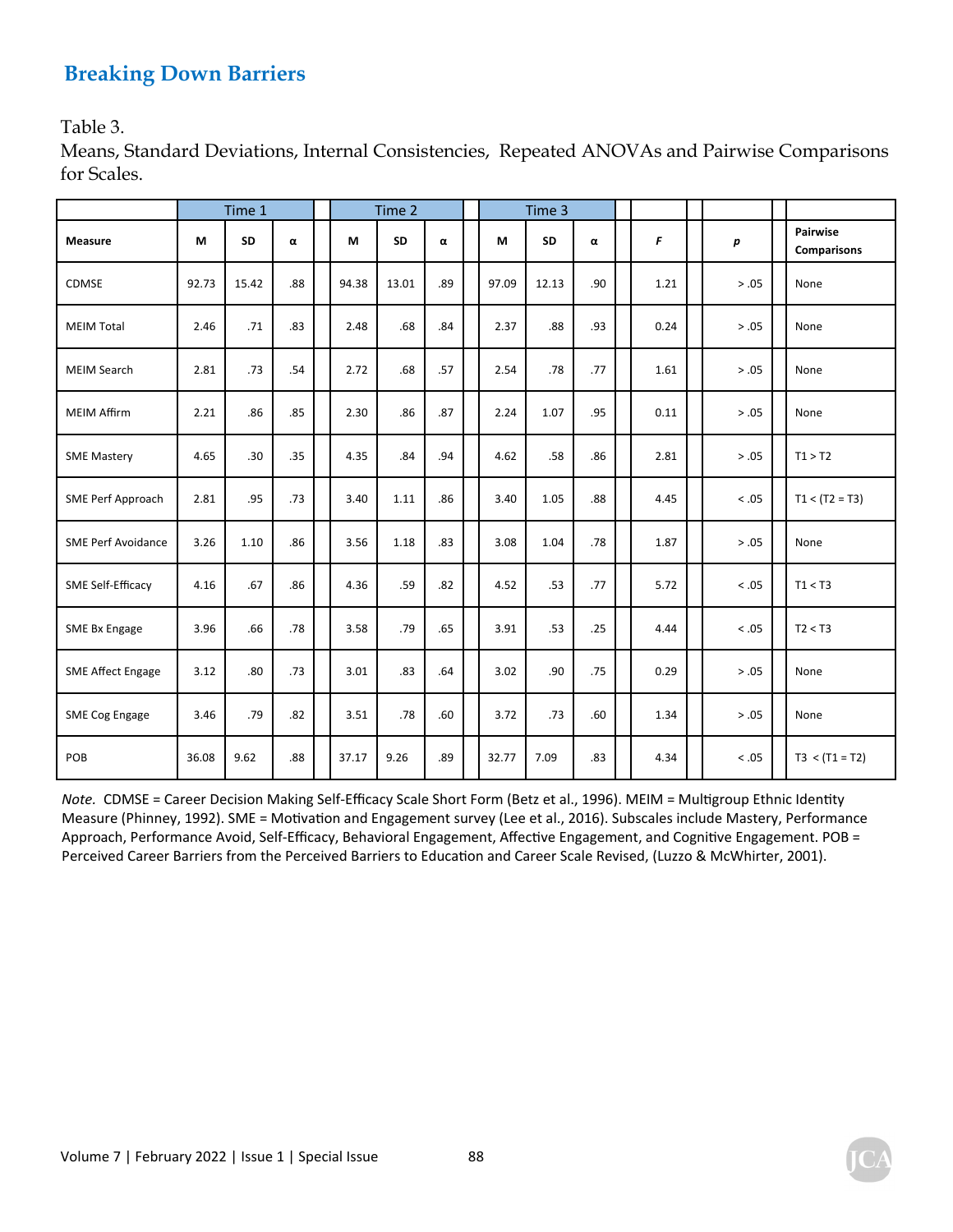career-related interventions (Bounds, 2017; Falco & Summers, 2019; Miles & Naidoo, 2017). However, similar to this study, Kraus and Hughey (1999) examined CDMSE scores after participating in a career development intervention and did not find significant results. To strengthen the FLAME program, facilitators should consider the following activities to help build career self-efficacy. First, students can engage in career exploration that would include an interest inventory, research on various career options, college research, and career salary. This information would lead participants to complete a career action plan. Completion of this plan would allow students to practice making career-related decisions. Second, the program should focus on identifying and creating protective factors and sources of encouragement for participants. Students should leave the program with an understanding of the career-related resources available to them. Negative and self-defeating cognitions should be examined that may inhibit the development of self-efficacy beliefs. For example, self-defeating thoughts such as "I'm not good enough" or "I can never be this or I can never be that" often negatively impact career behaviors and decision making (Atta et al., 2013; Austin et al., 2010).

### **Ethnic Identity**

In regard to the second hypothesis that there would be an increase in ethnic identity scores, the results indicated no significant change in scores between the three time periods. The

MEIM examined two factors: ethnic identity search (search) and affirmation, belonging, and commitment (affirmation). Young adolescents are typically in the initial stage of development, where they have not thought about how they identify ethnically. This intervention was possibly the first consideration for understanding and giving value to their cultural group. Phinney (1992) indicated that ethnic identity was higher for college students than high school students and suggested that ethnic identity may become more assertive as students grow, mature, and age. This may indicate that scores could be lower for middle school students if findings are consistent with student development.

The purpose of the FLAME program was introductory in nature. Therefore, possibly implementing a follow-up measurement, offering students additional time to process the knowledge obtained and connect that information to their own personal cultural groups, would have been better in determining if there was growth in this area. It may have been helpful to begin the program with more information about cultural groups and increased work on understanding how students identify with their own cultural groups. For example, learningforjustice.org offers many developmentally appropriate activities that could be included, allowing for a deeper exploration into ethnic identity. This would enable participants to make mental connections between the program material being introduced and their own experiences.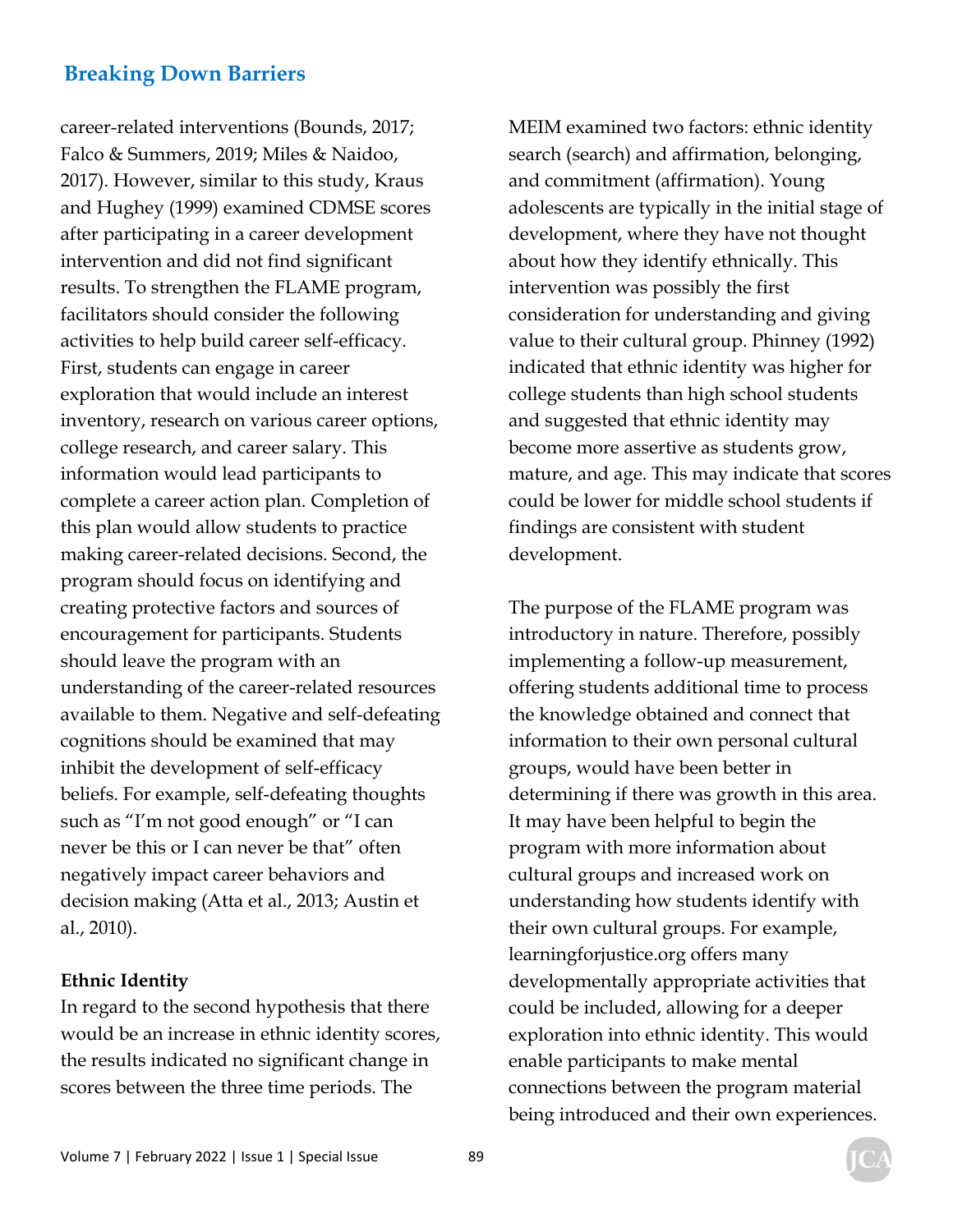#### **Student Motivation and Engagement**

In regard to the third hypothesis, there was an increase in students' motivation and engagement on four of the seven subscales. Specifically, significant increases were identified for the Mastery, Performance Approach, Self-Efficacy, and Behavioral Engagement subscales. Mastery mean scores fluctuated between time points resulting in a decline from T1 to T2 and an increase in T3. Mastery orientation is viewed as a direct effort to learn and understand new material, and it is the ability to master a concept through strategies and skills. In relation to this study, an explanation for the decline from T1 to T2 could be attributed to the information presented at the beginning of the program. Weeks one and two of the intervention introduced complex material, including courageous conversations about the struggles of girls of color in the workforce and possible barriers faced. This information could have contributed to students' decrease in how they perceived their ability and motivation to learn (Usher & Kober, 2013). In turn, it may have been equally as hard to then link the importance of academic success to a future career barring the uncertainty of possible attainment.

The remaining thirteen weeks included access to pertinent career-related knowledge, motivational work toward self-growth, and experiential work that offered opportunities for students to build their self-confidence. This trend in scores implies that as students learned coping strategies and career

development skills, their confidence in their ability to be successful returned or increased. This could be due to their ability to reframe negative cognitions about school to more positive ones, or it could have been their ability to apply coping strategies directly to academic scenarios within the classroom. The same declining trend was found for the behavioral subscale, which is the "conscientious completion of tasks" (Lee et al., 2016, p. 6). A probable reason for this initial drop is that participants were introduced during week two to barriers in career attainment, issues regarding discrimination, the idea of double jeopardy, and the impact of gender and race intersection on future career choice and achievement. This may have been new information for students who never considered how race and gender are viewed as barriers to personal career choices. These discussions could have resulted in a period of disengagement as students work through overcoming obstacles and succeeding. The middle part of the program, weeks five through eight, included motivational aspects such as goal setting, positive self-image, and empowerment strategies. The remaining time in the group, during weeks 10 through 14, was spent on practice and application activities. The increase in scores from T2 to T3 on the behavior subscale could be attributed to the skills and knowledge acquired in effectively dealing with barriers and practicing career-related activities. The disengagement period was replaced with a renewed sense of motivation and engagement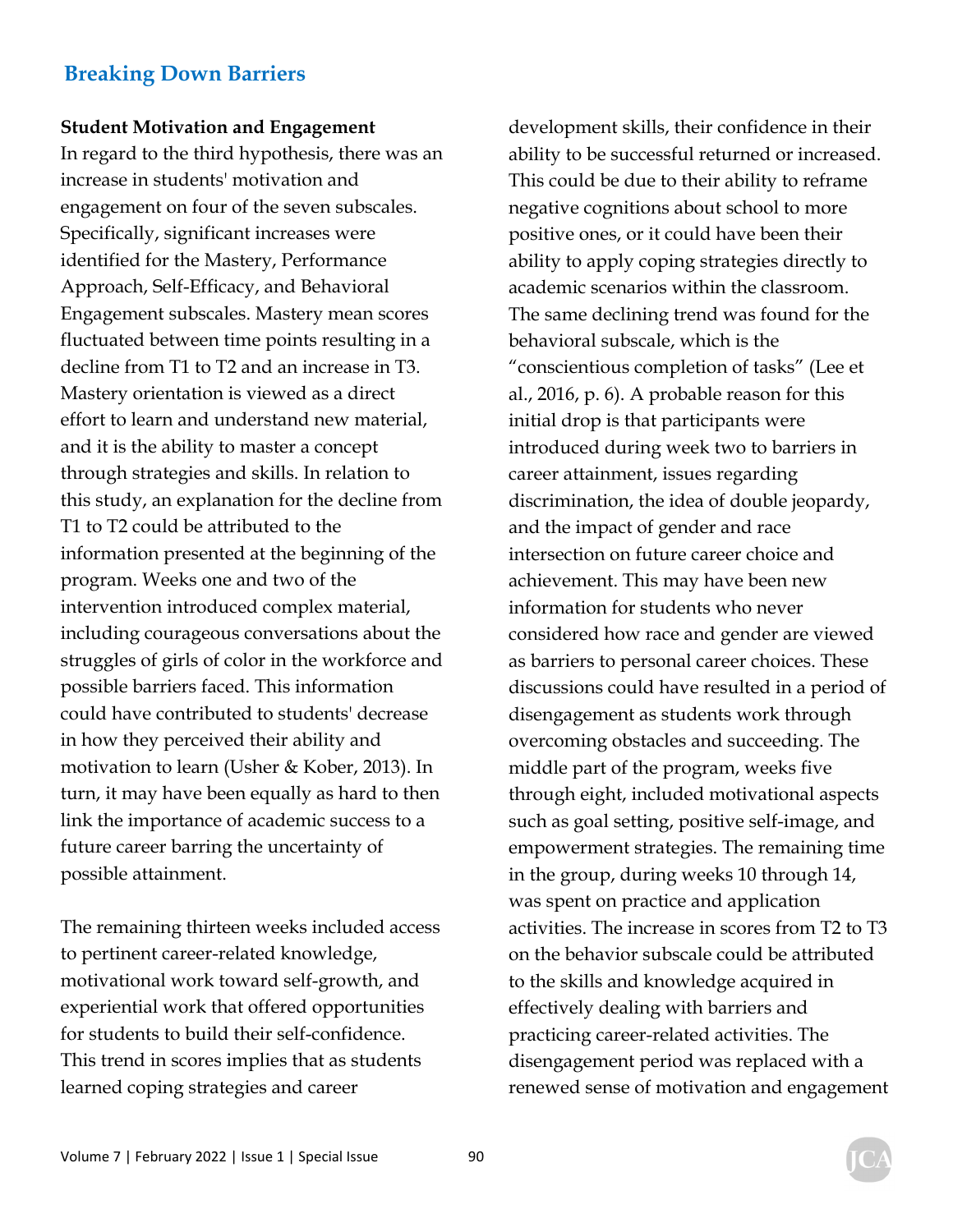in pursuing recently created career goals. These findings are consistent with previous studies conducted on student motivation and engagement. Froiland and Worrell (2016) found in studying intrinsic motivation and engagement in a population of diverse high school students that motivation and engagement positively impact academic achievement. They suggested that the relationship between motivation and engagement is especially true for minority students, citing that "intrinsic motivation to learn provides the fuel for sustained engagement" (p. 332). Sustained engagement may lead to increased academic achievement resulting in more college or career options. This progression is crucial for students of color who have historically been subjected to negative experiences related to gaps in academic achievement.

### **Perceived Career Barriers**

For the fourth hypothesis, perceived barriers were significantly lower at the end of the group intervention. Regarding the stable level of perceived barriers scores for T1 and T2, at this developmental stage, students may not be fully aware of how their gender and race play a part in their future career development. This awareness increases knowledge of perceived career barriers that could be faced in the future. Information about barriers due to gender and ethnicity was discussed explicitly during several group sessions. Additionally, the beginning of the program (week two) began with a rich discussion on possible obstacles they may face and how race and

gender may impact their future career attainment. The exposure and exploration of these barriers may have resulted in a flat level of scores.

A different trend emerged as scores declined from T2 to T3. This component of the FLAME program from Weeks six to 13 allowed students to build confidence in their ability to still be successful despite possible barriers. Several specific interventions may have helped lower their perception of barriers they may face, such as creating positive vision boards, college and career readiness discussions, mock interviews and the interaction with role models. The role model component is consistent with earlier research which has previously found that discussion of various barriers in addition to how to cope with those barriers can be effective (Jackson et al., 2006; McWhirter, 1997; & Quimby & O'Brien, 2004).

Overall the findings in this study provide positive support for the use of culturally responsive programming. Although significant results were not identified for every variable examined, enough evidence exists that future research is warranted. Similar to some of the previous CCR interventions that focused on minoritized populations, FLAME shows promise for supporting the career development needs of girls of color.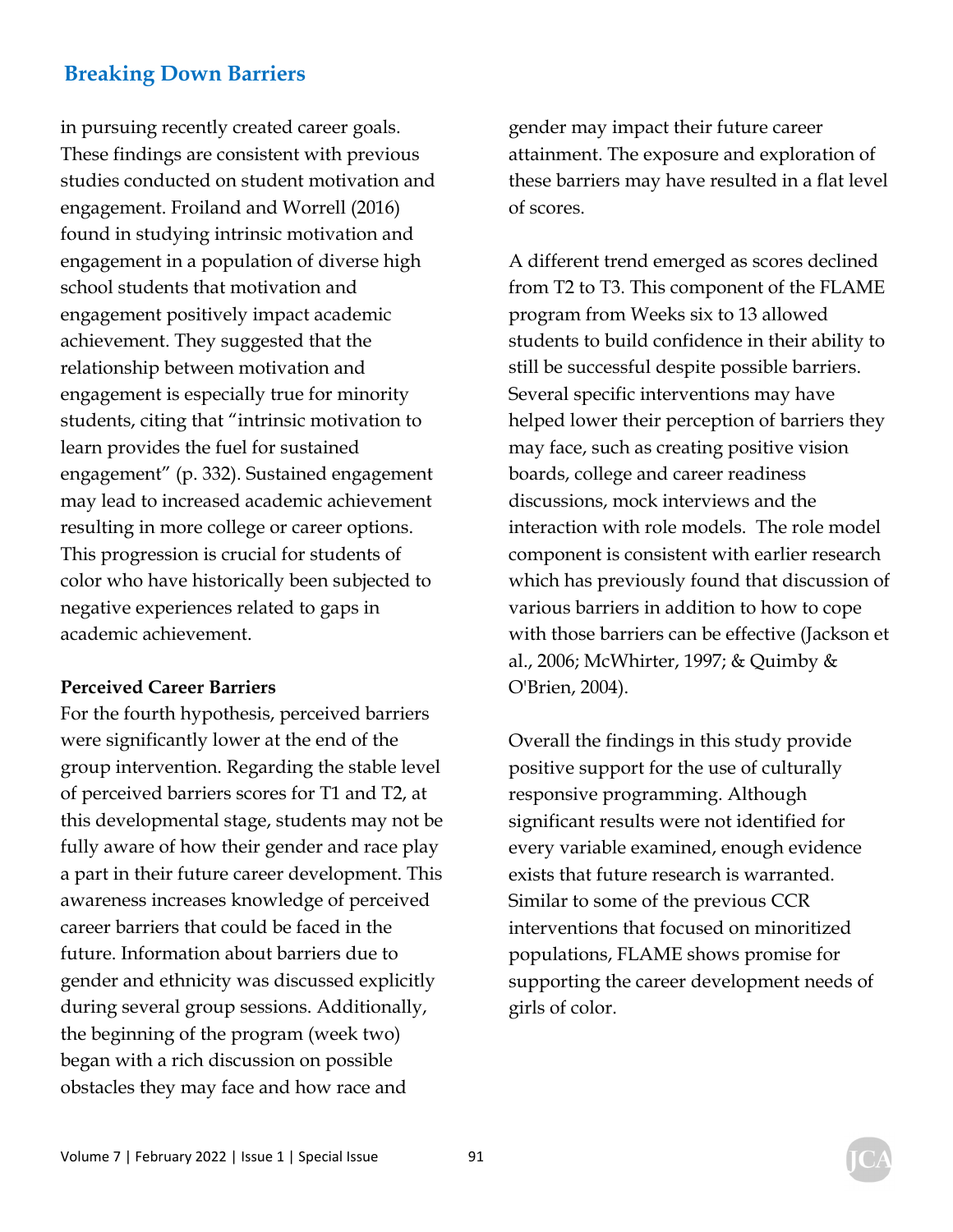### **Implications for School Counselors**

A comprehensive school counseling program guided by the ASCA National Model is designed to provide developmentally appropriate interventions that meet the needs of all students. However, the model does not speak to how these interventions should be constructed to be culturally responsive (Howard et al., 2008). School counselors should first participate in training and professional development to ensure that they have the appropriate knowledge and skills to provide culturally responsive counseling. School counselors should recognize that to effectively support the needs of racial-ethnic minoritized girls, disparities between students of color and their White peers must be addressed (Garcia & Weiss, 2017). In addition to understanding the impact of environmental and cultural influences on student achievement, consideration should also be given to ideas such as disparities in resources, funding, academic preparation, and school experiences. This study, among others, suggests the need for culturally relevant work that makes learning experiences more meaningful and effective for students of color (Aronson & Laughter, 2016). Although culturally relevant teaching has been discussed in the academic realm, there is no evidence of similar conversations occurring in school counseling. As a result, school counselors are left to create their own opportunities for students to gain the necessary attitude, knowledge, and skills to overcome career barriers and build career

decision-making self-efficacy. Authors have attempted to establish the need for school counselors to engage in culturally responsive work, offered suggestions on factors to consider, as well as provide ideas and examples of interventions and programs. Based on the study's findings, additional suggestions are offered to school counselors who desire to be more culturally responsive in their interventions or who wish to include similar interventions such as FLAME, SPARCK or YLA:

1. In any culturally responsive work, you must first examine the needs of the students you serve and implement your interventions accordingly. Collect and analyze relevant data to determine exact needs.

2. Make sure you are knowledgeable regarding the racial-ethnic minority populations in your buildings. This includes cultural background, lived experiences, barriers to college and career readiness, and strengths and protective factors utilized in the intervention.

3. Specific to strengthening career decisionmaking self-efficacy, school counselors could include the creation of short-term goals. Having students set a current career-related goal may prove helpful in practicing decisionmaking skills (Falco & Summers, 2017).

4. Be specific about naming barriers. Students should be knowledgeable of the obstacles that they may face in their career pursuits as well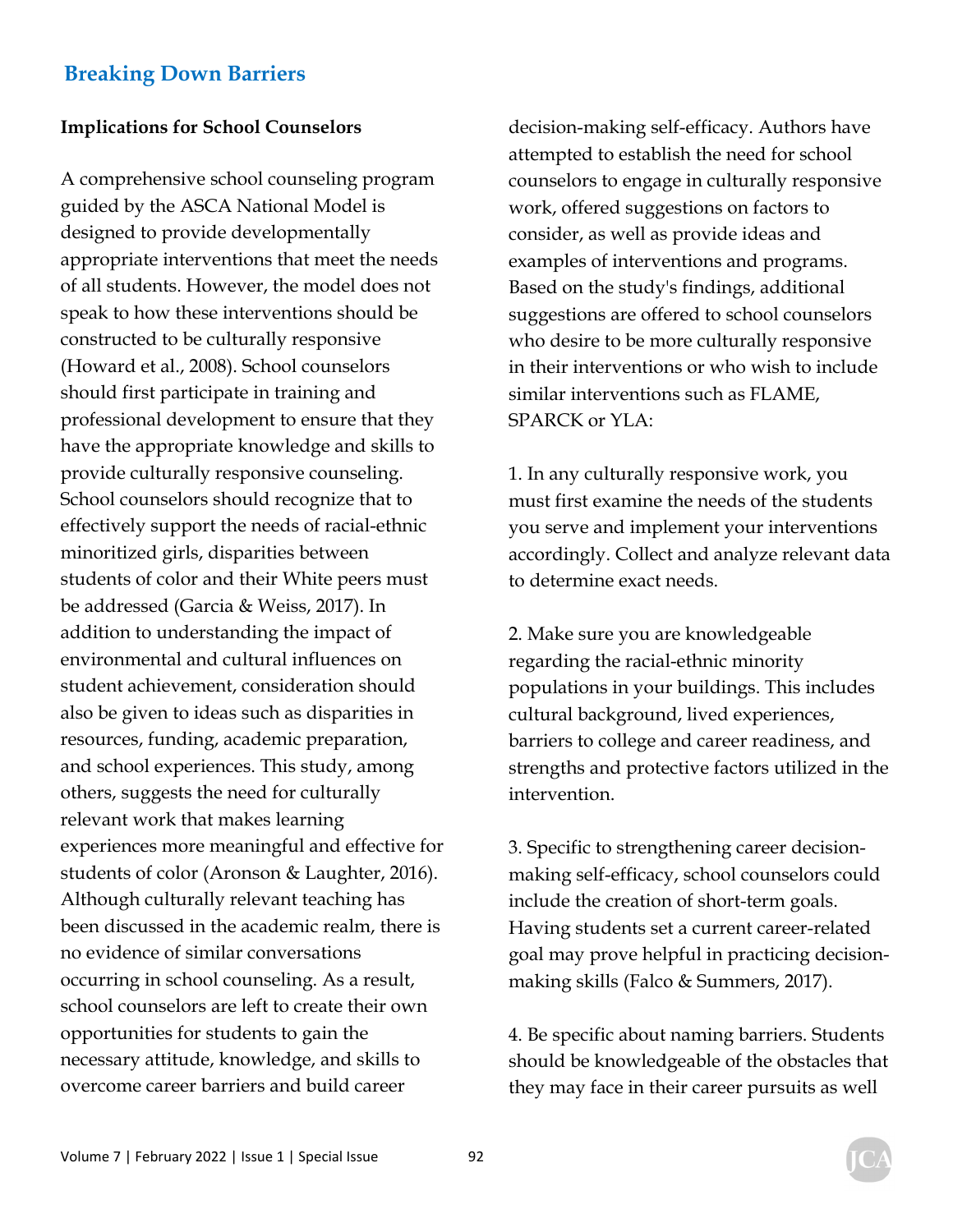as understand the career-related resources available to them.

5. Incorporate a job shadowing experience as a vicarious learning and mastery opportunity that could help bring together career-related knowledge presented within the program.

6. Consider utilizing a mentoring program. Mentoring has increased academic success, increased motivation, and decreased dropout rates (Hernandez et al., 2017).

7. Be intentional about teaching students about ethnic identity. These exercises would enable participants to make mental connections between the program material being introduced and their personal experiences.

8. Make connections with students' homes, school, and community environments. Woolley and Bowen (2007) assert that environmental factors such as home life are associated with student engagement.

9. Connect course content to career examples. CareerStart is a career program that integrates career-relevant skills and core course content.

10. Intentionally include courageous conversations regarding stereotypes, racism, and discrimination; narratives from role models about how they overcame barriers; and participation in activities where necessary skills could be developed.

### **Limitations**

Despite best efforts, there are limitations to the study that require mention. The current study was an extension of an existing program and therefore used the sample population and data that was accessible, which included 34 students of the 58 eligible. It should be noted that there may have been differences in students who chose to participate versus those who did not. Future research should include efforts to recruit a diverse group of role models to gain a more varied perspective. Experiences could have occurred throughout the intervention that may have impacted students' knowledge or awareness outside of the intervention, affecting post-test scores. Lastly, the intervention should be thoroughly evaluated in content and structure to ensure that it meets the needs of the participants and provides adequate focus on each of the constructs intended.

### **Conclusion**

As school systems continue to reform their curriculum to align with ESSA's college and career readiness standards, school counselors should utilize this opportunity to strengthen their comprehensive programming. They should be intentional in closing the gap and meeting the needs of all students, especially racially minoritized populations. To break down the barriers faced by girls of color, school counselors must address the lived experiences of these marginalized students,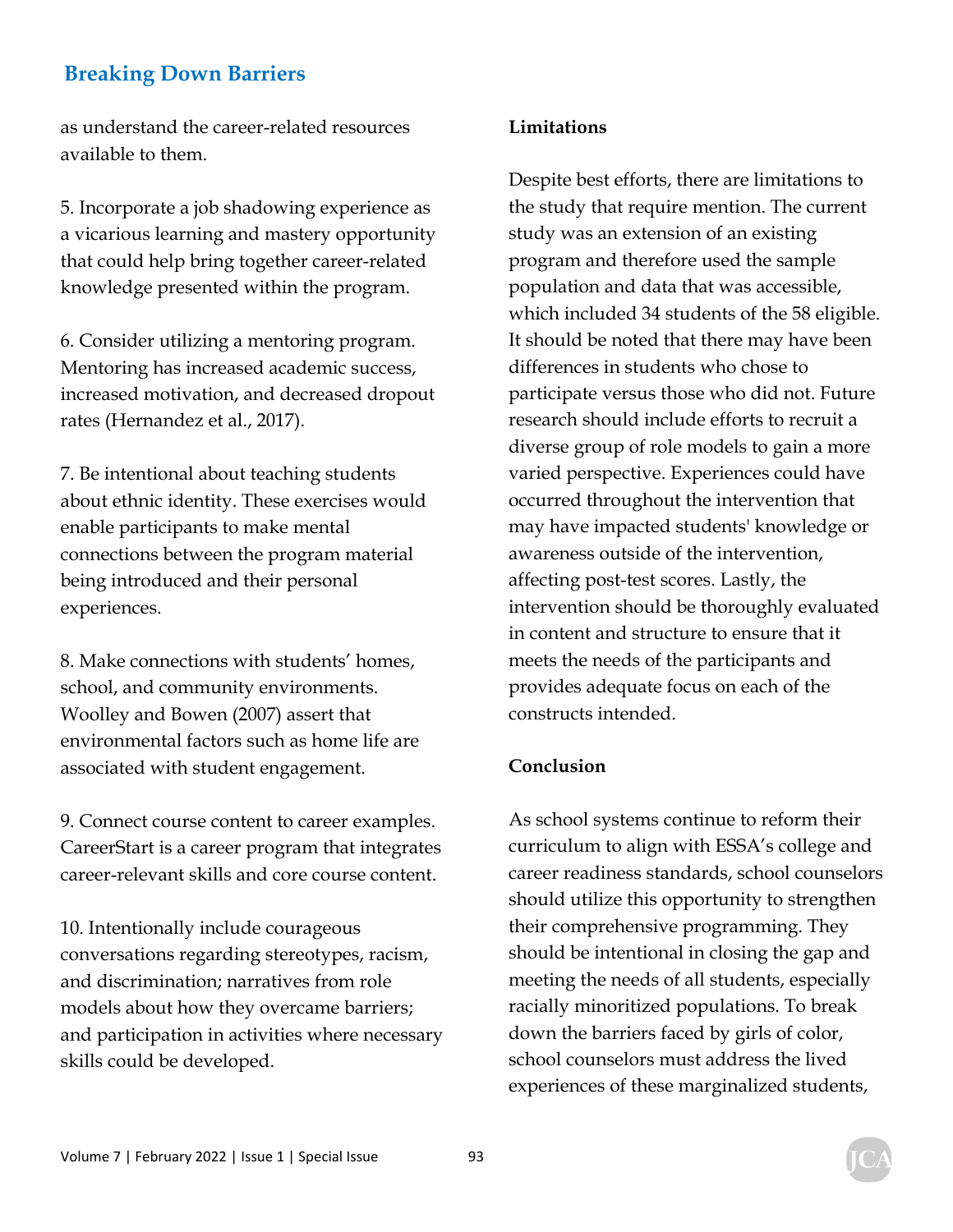which is accomplished through the collection and analysis of data (Powell et al., 2020). This data should then be used to inform school counseling programming and interventions. As school counselors continue to focus on each of the three counseling domains, it is important to recognize that career development is receiving growing attention. Positive outcomes related to effective career development are delineated in the literature and offer counselors the support and rationale for implementing culturally responsive career development programs. The literature is also clear about the career-related barriers faced by women of color. With early prevention, young women of color can create and maintain a competitive advantage. The authors suggest that utilizing culturally responsive career development programs such as FLAME will assist in that effort. **ICA** 

### **REFERENCES**

Akosah-Twumasi, P., Emeto, T. I., Lindsay, D., Tsey, K., & Malau-Aduli, B. S. (2018, July). A systematic review of factors that influence youths career choices—the role of culture. *FronƟers in EducaƟon,* 3(58), 1-15. hƩps:// doi.org/10.3389/feduc.2018.00058

American School Counselor Association. (2015). The school counselor and cultural diversity. Retrieved from https:// www.schoolcounselor.org/getmedia/a8d59c2c-51de-4ec3 a565-a3235f3b93c3/SC-Competencies.pdfThe%20school% 20counselor%20and%20cultural%20diversity

American School Counselor Association. (2019a). The ASCA *naƟonal model: A framework for school counseling*  programs (4<sup>th</sup> ed.). Alexandria, VA: Author

American School Counselor Association. (2019b). *ASCA school counselor professional standards & competencies.*  Alexandria, VA: Author. https://www.schoolcounselor.org/ getmedia/a8d59c2c-51de-4ec3-a565-a3235f3b93c3/SC-Competencies.pdf

Aronson, B., & Laughter, J. (2016). The theory and practice of culturally relevant education: A synthesis of research across content areas. *Review of EducaƟonal Research*, *86*(1), 163-206. hƩps://doi.org/10.3102/0034654315582066

Atta, M., Akhter, N., Shujja, S., & Shujaat, J. M. (2013). Impact of self-efficacy on negative career thoughts in university graduates. *InternaƟonal Journal of Business and Social Science*, *4*(6), 263-269.

Austin, C. Y. (2010). Perceived factors that influence career decision self-efficacy and engineering related goal intentions of African American high school students. *Career and Technical EducaƟon Research*, *35*(3), 119-135. hƩps:// doi.org/10.5328/cter35.310

Banks, T., & Obiakor, F. E. (2015). Culturally responsive positive behavior supports: Considerations for practice. *Journal of EducaƟon and Training Studies*, *3*(2), 83-90. https://doi.org/10.11114/jets.v3i2.636

Bates, S., Anderson-Butcher, D., Niewoehner-Green, J., & Provenzano, J. (2019). Exploration of a College and Career Readiness Leadership Program for Urban Youth. *Journal of Youth Development*, 14(3), 160–182. hƩps://doi:10.5195/ jyd.2019.664

Betz, N. E., Klein, K. L., & Taylor, K. M. (1996). Evaluation of a short form of the career decision-making self-efficacy scale. *Journal of Career Assessment*, *4*(1), 47-57. hƩps:// doi.org/10.1177/106907279600400103

Bounds, P. S. (2017). Contextual factors related to African American adolescent career development. *The Career Development Quarterly*, *65*(2), 131-144. hƩps:// doi.org/10.1002/cdq.12087

Bryan, J., Williams, J. M., & Griffin, D. (2020). Fostering educational resilience and opportunities in urban schools through equity-focused school–family–community partnerships. *Professional School Counseling*, *23*(1\_part\_2). https://doi.org/10.1177/2156759X19899179

Bullock-Yowell, E., McConnell, A. E., & Schedin, E. A. (2014). Decided and undecided students: Career self-efficacy, negative thinking, and decision-making difficulties. *NACADA Journal*, *34*(1), 22-34. hƩps://doi.org/10.12930/NACADA-13- 016

Center for Law and Social Policy. (n.d.) *Our ground our voices: Systems of power and young women of color*. https://www.clasp.org/our-ground-our-voices-youngwomen-color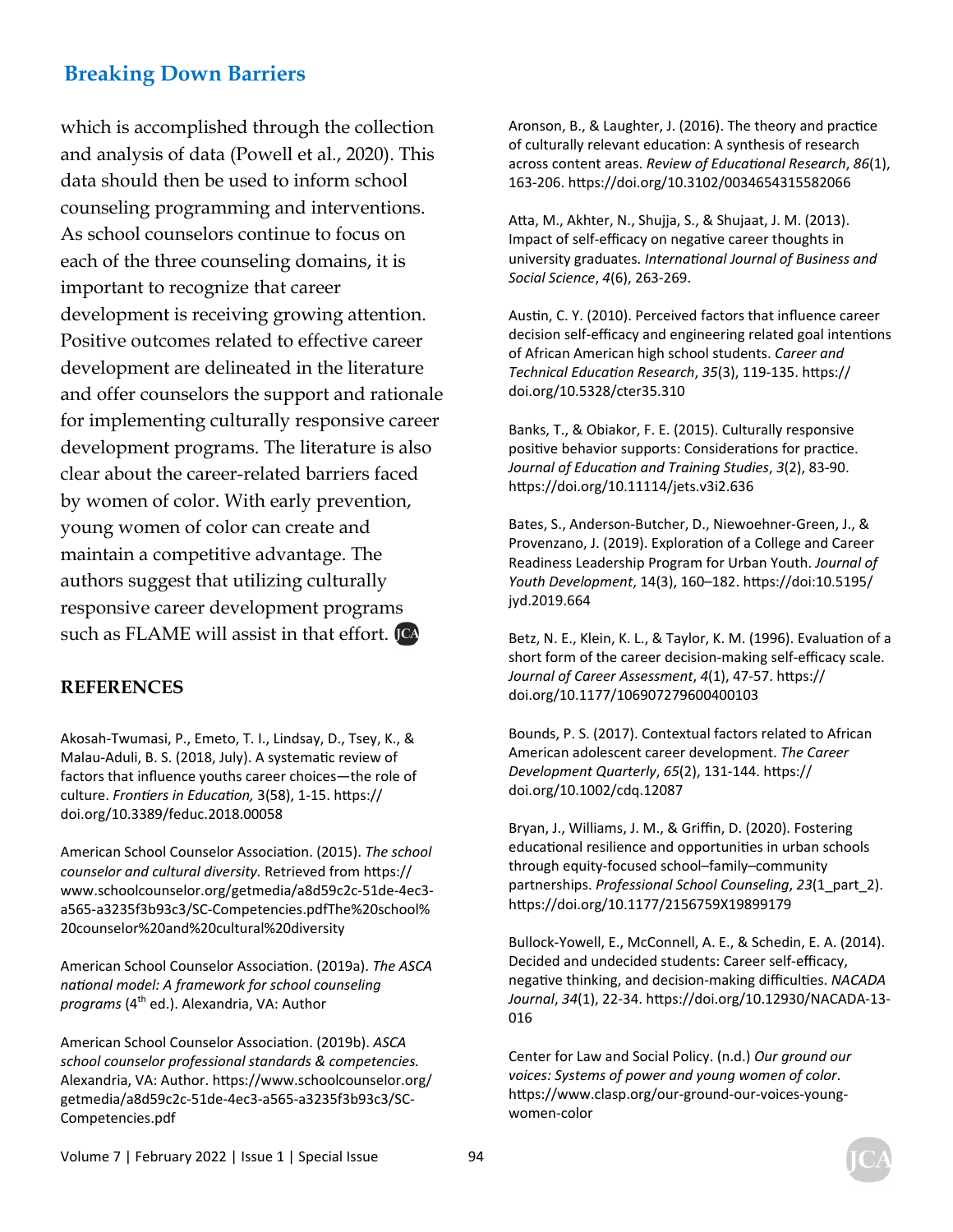Code, M. N., Bernes, K. B., Gunn, T. M., & Bardick, A. D. (2006). Adolescents' Perceptions of Career Concern: Student Discouragement in Career Development. *Canadian Journal of Counselling, 40*(3), 160-174.

Chung, R. C.-Y., & Bemak, F. P. (2012). *Social jusƟce counseling: The next steps beyond mulƟculturalism*. Thousand Oaks, CA, U.S.: Sage Publications, Inc. https:// doi.org/10.4135/9781452240503 Falco, L. D. (2017). The school counselor and STEM career development. *Journal of Career Development*, *44*(4), 359- 374. hƩps://doi.org/10.1177/0894845316656445

Falco, L. D., & Summers, J. J. (2017). Improving career decision self-efficacy and STEM self-efficacy in high school girls: Evaluation of an intervention. Journal of Career *Development*, *46*(1), 62-76. hƩps://doi.org/10.1177/ 0894845317721651

Falco, L. D., & Summers, J. J. (2019). Improving career decision self-efficacy and STEM self-efficacy in high school girls: EvaluaƟon of an intervenƟon. *Journal of Career Development*, *46*(1), 62-76.hƩps://doi.org/10.1177/ 0894845317721651

Flores, L. Y., Berkel, L. A., Nilsson, J. E., Ojeda, L., Jordan, S. E., Lynn, G. L., & Leal, V. M. (2006). Racial/ethnic minority vocational research: A content and trend analysis across 36 years. *The Career Development Quarterly*, *55*(1), 2-21. https://doi.org/10.1002/j.2161-0045.2006.tb00001.x

Froiland, J. M., & Worrell, F. C. (2016). Intrinsic motivation, learning goals, engagement, and achievement in a diverse high school. *Psychology in the Schools*, *53*(3), 321-336. https://doi.org/10.1002/pits.21901

Garcia, E., & Weiss, E. (2017). *EducaƟon inequaliƟes at the school starƟng gate: Gaps, trends, and strategies to address them*. Economic Policy InsƟtute. hƩps://www.epi.org/ publication/education-inequalities-at-the-school-startinggate/

Gnilka, P. B., & Novakovik, A. (2017). Gender differences in STEM students' perfectionism, career search self-efficacy, and perception of career barriers. *Journal of Counseling & Development*, *95*(1), 56-66. hƩps://doi.org/10.1002/ jcad.12117

Griffith, J. N., & Combs, G. M. (2015). Racial differences in job attribute preferences: The role of ethnic identity and self -efficacy. Journal of Business Diversity, 15(2), 60-75. https:// doi.org/10.5465/ambpp.2015.15401

Gushue, G. V. (2006). The relationship of ethnic identity, career decision-making self-efficacy and outcome expectaƟons among LaƟno/a high school students. *Journal of VocaƟonal Behavior*, *68*(1), 85-95. hƩps:// doi.org/10.1016/j.jvb.2005.03.002

Gushue, G. V., & Whitson, M. L. (2006). The relationship among support, ethnic identity, career decision self-efficacy, and outcome expectations in African American high school students: Applying social cognitive career theory. Journal of *Career Development*, *33*(2), 112-124. hƩps:// doi.org/10.1177/0894845306293416

Gushue, G. V., Scanlan, K. R., Pantzer, K. M., & Clarke, C. P. (2006). The relationship of career decision-making selfefficacy, vocational identity, and career exploration behavior in African American high school students. *Journal of Career Development*, *33*(1), 19-28. doi.org/10.1177/ 0894845305283004

Harris, P. N., Gonzalez, L. M., Kearney, B., & Ingram, K. (2020). Finding their SPARCK: College and career readiness groups for African American females. *The Journal for Specialists in Group Work*, *45*(1), 40-55. hƩps:// doi.org/10.1080/01933922.2019.1702128

Harris, P. N., Hockaday, M. S., & McCall, M. H. (2018). Black girls matter: Counseling black females through a servant leadership framework. *Professional School Counseling*, *21* (1b), 1-13. hƩps://doi.org/10.1177/2156759X18773595

Hernandez, P. R., Bloodhart, B., Barnes, R. T., Adams, A. S., Clinton, S. M., Pollack, I., Godfrey, E., Burt, M., & Fischer, E. V. (2017). Promoting professional identity, motivation, and persistence: Benefits of an informal mentoring program for female undergraduate students. *Plos one*, *12*(11). https://doi.org/10.1371/journal.pone.0187531

Howard, K. A., Solberg, V. S. H., Kantamneni, N. E. E. T. A., & Smothers, M. K. (2008). Designing culturally responsive school counseling career development programming for youth. *Handbook of school counseling*, 269-289. https:// doi.org/10.4324/9780203874806.ch19

Jackson, M. A., Kacanski, J. M., Rust, J. P., & Beck, S. E. (2006). Constructively challenging diverse inner-city youth's beliefs about educational and career barriers and supports. *Journal of Career Development*, *32*(3), 203-218. hƩps:// doi.org/10.1177/0894845305279161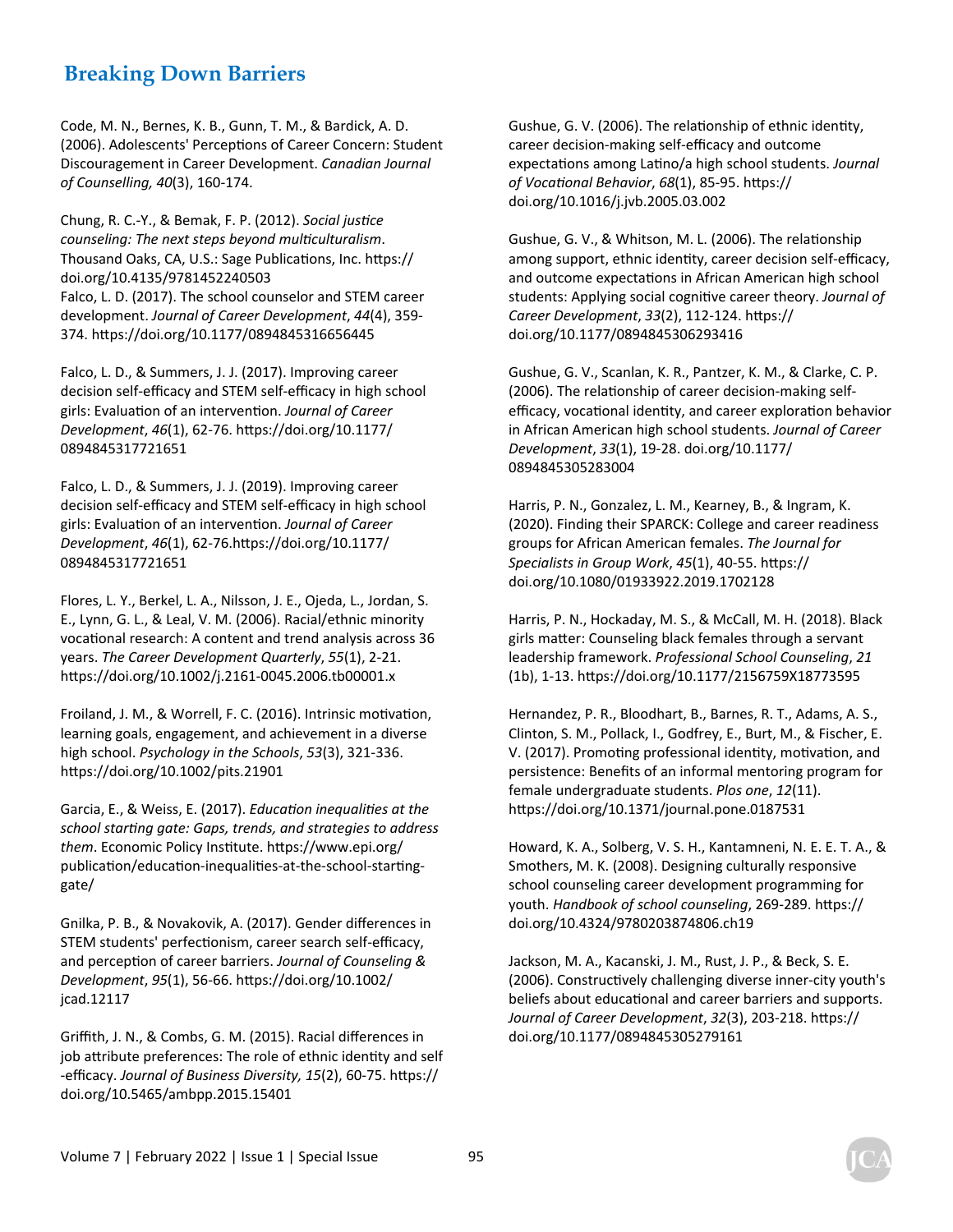Jackson, M. A., Perolini, C. M., Fietzer, A. W., Altschuler, E., Woerner, S., & Hashimoto, N. (2011). Career-related success -learning experiences of academically underachieving urban middle school students. *The Counseling Psychologist*, *39*(7), 1024-1060. hƩps://doi.org/10.1177/0011000010397555

JareƩ, V. & Tchen, C. (2014). *Women and girls of color: Addressing challenges and expanding opportuniƟes.* The White House Counsel on Women and Girls. https:// obamawhitehouse.archives.gov/sites/default/files/ docs/cwg\_women\_and\_girls\_of\_color\_report\_112014.pdf

Kashefpakdel, E. T., Mann, A., & Schleicher, M. (2016). *The impact of career development acƟviƟes on student aƫtudes towards school uƟlity*. The OrganisaƟon For Economic Cooperation and Development's Programme For International Student Assessment (PISA). *educaƟonandemployers.org/wpcontent/uploads/2016/12/ The-impact-of-career-development-acƟviƟes-on-studentaƫtudes-December-2016-2.pdf*.

Kenny, M. E., Blustein, D. L., Chaves, A., Grossman, J. M., & Gallagher, L. A. (2003). The role of perceived barriers and relational support in the educational and vocational lives of urban high school students. *Journal of Counseling Psychology, 50*, 142-15. hƩps://doi.org/10.1037/0022- 0167.50.2.142

Kenny, M. E., Blustein, D. L., Haase, R. F., Jackson, J., & Perry, J. C. (2006). Setting the stage: Career development and the student engagement process. *Journal of Counseling Psychology*, *53*(2), 272-279. hƩps://doi.org/10.1037/0022- 0167.53.2.272

Kenny, M. E., Gualdron, L., Scanlon, D., Sparks, E., Blustein, D. L., & Jernigan, M. (2007). Urban adolescents' constructions of supports and barriers to educational and career attainment. Journal of Counseling Psychology, 54(3), 336-343. hƩps://doi.org/10.1037/0022-0167.54.3.336

Kim, A. Y., Sinatra, G. M., & Seyranian, V. (2018). Developing a STEM identity among young women: A social identity perspecƟve. *Review of EducaƟonal Research*, *88*(4), 589- 625. hƩps://doi.org/10.3102/0034654318779957

Kraus, L. J., & Hughey, K. F. (1999). The impact of an intervention on career decision-making self-efficacy and career indecision. *Professional School Counseling*, 2(5), 384- 390. hƩps://www.jstor.org/stable/42732010

Lapan, R. T. (2004). Career development across the K-16 years: Bridging the present to satisfying and successful futures. Alexandria, VA, US: American Counseling Association.

Learning First Alliance. (2018). *The elements of success: 10*  million speak on schools that work. https://learningfirst.org/ sites/learningfirst/files/TheElementsofSuccess FullCompendium.pdf

Lee, C. S., Hayes, K. N., Seitz, J., DiStefano, R., & O'Connor, D. (2016). Understanding motivational structures that differentially predict engagement and achievement in middle school science. *InternaƟonal Journal of Science EducaƟon*, *38*(2), 192-215. hƩps://doi.org/10.1080/ 09500693.2015.1136452

Lent, R. W., & Brown, S. D. (1996). Social cognitive approach to career development: An overview. *The Career Development Quarterly*, *44*(4), 310-321. hƩps:// doi.org/10.1002/j.2161-0045.1996.tb00448.x

Lent, R. W., & Brown, S. D. (2013). Social cognitive model of career self-management: Toward a unifying view of adaptive career behavior across the life span. *Journal of counseling psychology*, *60*(4), 557-568. hƩps:// doi.org/10.1037/a0033446

Lent, R. W., Brown, S. D., & HackeƩ, G. (1994). Toward a unifying social cognitive theory of career and academic interest, choice, and performance. *Journal of vocational behavior*, *45*(1), 79-122. hƩps://doi.org/10.1006/ jvbe.1994.1027

Lent, R. W., Brown, S. D., & HackeƩ, G. (2002). Social cognitive career theory. In D. Brown & Associates (Ed.), *Career choice and development* (4<sup>th</sup> ed., pp. 255-311).

Lent, R. W., Sheu, H. B., Miller, M. J., Cusick, M. E., Penn, L. T., & Truong, N. N. (2018). Predictors of science, technology, engineering, and mathematics choice options: A metaanalytic path analysis of social-cognitive choice model by gender and race/ethnicity. *Journal of Counseling Psychology, 65*(1), 17-35. hƩps://doi.org/10.1037/cou0000243

Lewis, J. A., Raque-Bogdan, T. L., Lee, S., & Rao, M. A. (2018). Examining the role of ethnic identity and meaning in life on career decision-making self-efficacy. *Journal of Career Development*, *45*(1), 68-82. hƩps://doi.org/10.1177/ 0894845317696803

Lindley, L. D. (2006). The paradox of self-efficacy: Research with diverse populations. Journal of Career Assessment, 14 (1), 143-160. hƩps://doi.org/10.1177/ 1069072705281371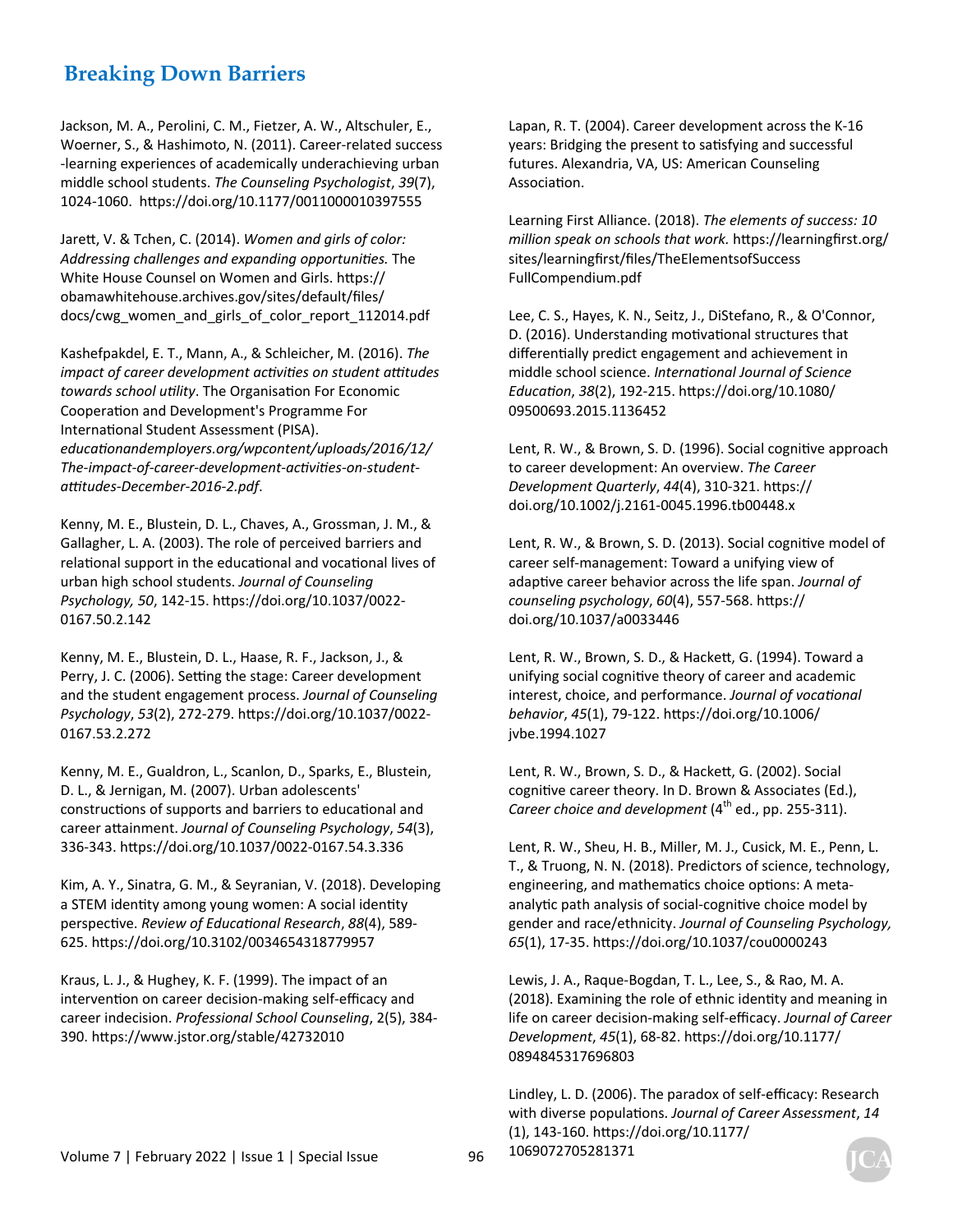Luzzo, D. A., & McWhirter, E. H. (2001). Sex and ethnic differences in the perception of educational and careerrelated barriers and levels of coping efficacy. *Journal of Counseling & Development*, *79*(1), 61-67. hƩps:// doi.org/10.1002/j.1556-6676.2001.tb01944.x

Mau, W. J., Perkins, V. J., & Mau Y. (2016). Gender and racial differences in career decision-making dispositions of college students enrolled in stem majors. *Universal Journal of Psychology, 4*(6), 254-260. hƩp://dx.doi.org/10.13189/ ujp.2016.040602

Mayes, R. D., & Hines, E. M. (2014). College and Career Readiness for Gifted African American Girls: A Call to School Counselors. *Interdisciplinary Journal of Teaching and Learning*, *4*(1), 31-42.

McWhirter, E. H. (1997). Perceived barriers to education and career: Ethnic and gender differences. *Journal of vocational behavior*, *50*(1), 124-140. hƩps://doi.org/10.1006/ jvbe.1995.1536

Mejia-Smith, B., & Gushue, G. V. (2017). Latina/o college students' perceptions of career barriers: Influence of ethnic identity, acculturation, and self-efficacy. Journal of *Counseling & Development*, *95*(2), 145-155. hƩps:// doi.org/10.1002/jcad.12127

Miles, J., & Naidoo, A. V. (2017). The impact of a career intervention programme on South African Grade 11 learners' career decision-making self-efficacy. *South African Journal of Psychology*, *47*(2), 209-221.doi: 10.1177/0081246316654804

Navarro, R. L., Flores, L. Y., & Worthington, R. L. (2007). Mexican American middle school students' goal intentions in mathematics and science: A test of social cognitive career theory. *Journal of Counseling Psychology*, *54*(3), 320. https://doi.org/10.1037/0022-0167.54.3.320

Novakovik, A., & Gnilka, P. B. (2015). Dispositional affect and career barriers: The moderating roles of gender and coping. *The Career Development Quarterly*, *63*(4), 363-375. hƩps:// doi.org/10.1002/cdq.12034

Ojeda, L., Piña-Watson, B., CasƟllo, L. G., CasƟllo, R., Khan, N., & Leigh, J. (2012). Acculturation, enculturation, ethnic identity, and conscientiousness as predictors of Latino boys' and girls' career decision self-efficacy. *Journal of Career Development*, *39*(2), 208-228. hƩps:// doi.org/10.1177/0894845311405321

Orthner, D. K., Jones-Sanpei, H., Akos, P., & Rose, R. A. (2013). Improving middle school student engagement through career-relevant instruction in the core curriculum. *The Journal of EducaƟonal Research*, *106*(1), 27- 38. hƩps://doi.org/10.1080/00220671.2012.658454

Pajares, F. (2002). Overview of Social Cognitive Theory and Self-efficacy, [Online] Available: http://www. emory. edu. *EDUCATION/mfp/eff. html*.

Perry, J. C. (2008). School engagement among urban youth of color: Criterion pattern effects of vocational exploration and racial idenƟty. *Journal of Career Development*, *34*(4), 397-422. hƩps://doi.org/10.1177/0894845308316293

Perry, J. C., Liu, X., & Pabian, Y. (2010). School engagement as a mediator of academic performance among urban youth: The role of career preparation, parental career support, and teacher support. *The Counseling Psychologist*, *38*(2), 269-295. hƩps://doi.org/10.1177/0011000009349272

Phinney, J. S. (1992). The multigroup ethnic identity measure: A new scale for use with diverse groups. *Journal of Adolescent Research, 7*(2), 156-176. hƩps:// doi.org/10.1177/074355489272003

Phinney, J. S. (1996). Understanding ethnic diversity: The role of ethnic identity. American Behavioral Scientist, 40(2), 143-152. hƩps://doi.org/10.1177/0002764296040002005

Powell, C., Demetriou, C., Morton, T. R., & Ellis, J. M. (2020). A CRT-informed model to enhance experiences and outcomes of racially minoritized students. Journal of *Student Affairs Research and PracƟce*, 1-13. hƩps:// doi.org/10.1080/19496591.2020.1724546

Quimby, J. L., & O'Brien, K. M. (2004). Predictors of student and career decision-making self-efficacy among nontradiƟonal college women. *The Career Development Quarterly*, *52*(4), 323-339. hƩps://doi.org/10.1002/j.2161- 0045.2004.tb00949.x

Quimby, J. L., Wolfson, J. L., & Seyala, N. D. (2007). Social cognitive predictors of African American adolescents' career interests. *Journal of Career Development*, *33*(4), 376-394. hƩps://doi.org/10.1177/0894845307300414

Roberts, R., Phinney, J., Masse, L., Chen, Y., Roberts, C., & Romero, A. (1999). The structure of ethnic identity in young adolescents from diverse ethnocultural groups. *Journal of Early Adolescence, 19*, 301-322. hƩps://doi.org/10.1177/ 0272431699019003001